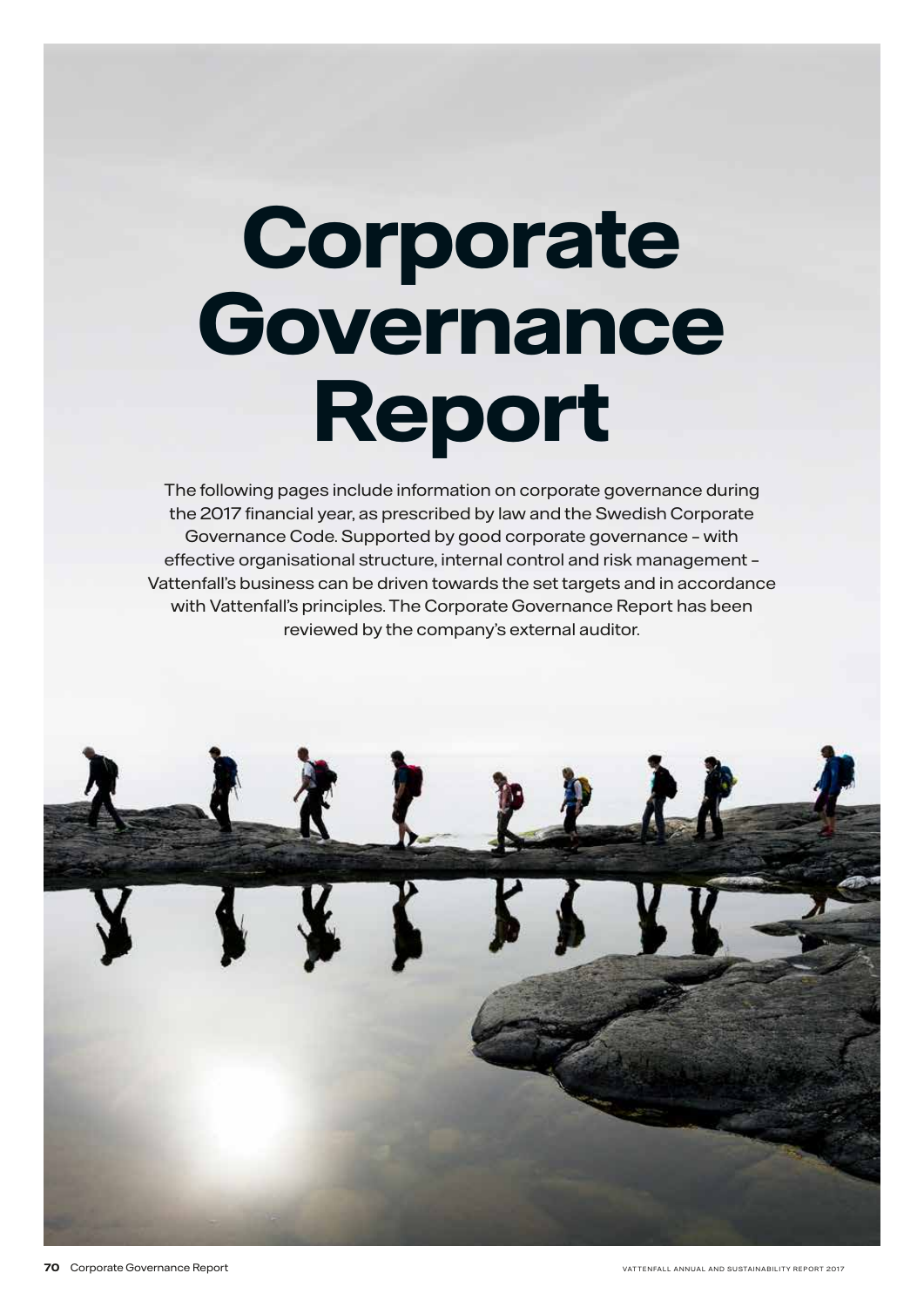

### **Vattenfall's corporate governance model**

The Parent Company of the Vattenfall Group, Vattenfall AB, is a Swedish public limited liability company with registered office in Solna. Vattenfall AB is thereby subject to the provisions of the Swedish Companies Act. The main decision-making bodies are the Annual General Meeting (AGM), the Board of Directors, and the President. The Board of Directors is elected by the Annual General Meeting. The Board, in turn, appoints the President, who is responsible for the day-to-day administration of the company in accordance with the Board's guidelines and instructions.

### **Application of the Code**

Vattenfall adheres to the Swedish Corporate Governance Code ("the Code"). However, since Vattenfall is wholly owned by the Swedish state, certain stipulations in the Code are not applicable. This applies to the matter of reporting on board members' independence, among other things. In addition, Vattenfall also deviates from the Code with respect to the following points:

Point 1.3, pertaining to the requirement that the nomination committee shall propose a person to serve as AGM chairman. Due to its ownership structure, Vattenfall has no nomination committee. Election of an AGM chairman is done at the AGM in

accordance with the stipulations of the Swedish Companies Act and the Swedish state's ownership policy.

Chapter 2, pertaining to the requirement that the company shall have a nomination committee. The nomination process for the Board and auditors is conducted in accordance with the Swedish state's ownership policy and is described below. Thus the references to the nomination committee in points 1.2, 1.3, 4.6, 8.1 and 10.2 are not applicable either. However information on the nomination of board members for new election or re-election is posted on the company's website in accordance with point 2.6.

### **Important external and internal rules and regulations for Vattenfall**

### **External rules and regulations**

- Swedish and foreign legal rules, particularly the Swedish Companies Act and the Swedish Annual Accounts Act
- The Swedish state's ownership policy
- The Swedish Corporate Governance Code ("the Code")
- Stock exchange rules<sup>1</sup>
- International Financial Reporting Standards (IFRS) and other accounting rules
- The Global Reporting Initiative (GRI) Standard 2016

### **Internal rules**

- The Articles of Association
- The Board's and committees' Rules of Procedure, including the CEO's instruction and the instruction for reporting to the Board
- The Vattenfall Management System (VMS), including the Code of Conduct, and other internal governance documents
- <sup>1</sup> Vattenfall follows the stock exchange rules that apply for companies that have fixed-income instruments registered on Nasdaq Stockholm and other marketplaces.

Vattenfall AB's Articles of Association and continuously updated information about corporate governance at Vattenfall are available on Vattenfall's website: vattenfall.com (original Swedish documents available on vattenfall.se). The website is also a source for previous corporate governance reports, documentation and video presentations from the most recent general meetings, and links to the Swedish state's ownership policy, the Swedish Corporate Governance Code and Vattenfall's Code of Conduct.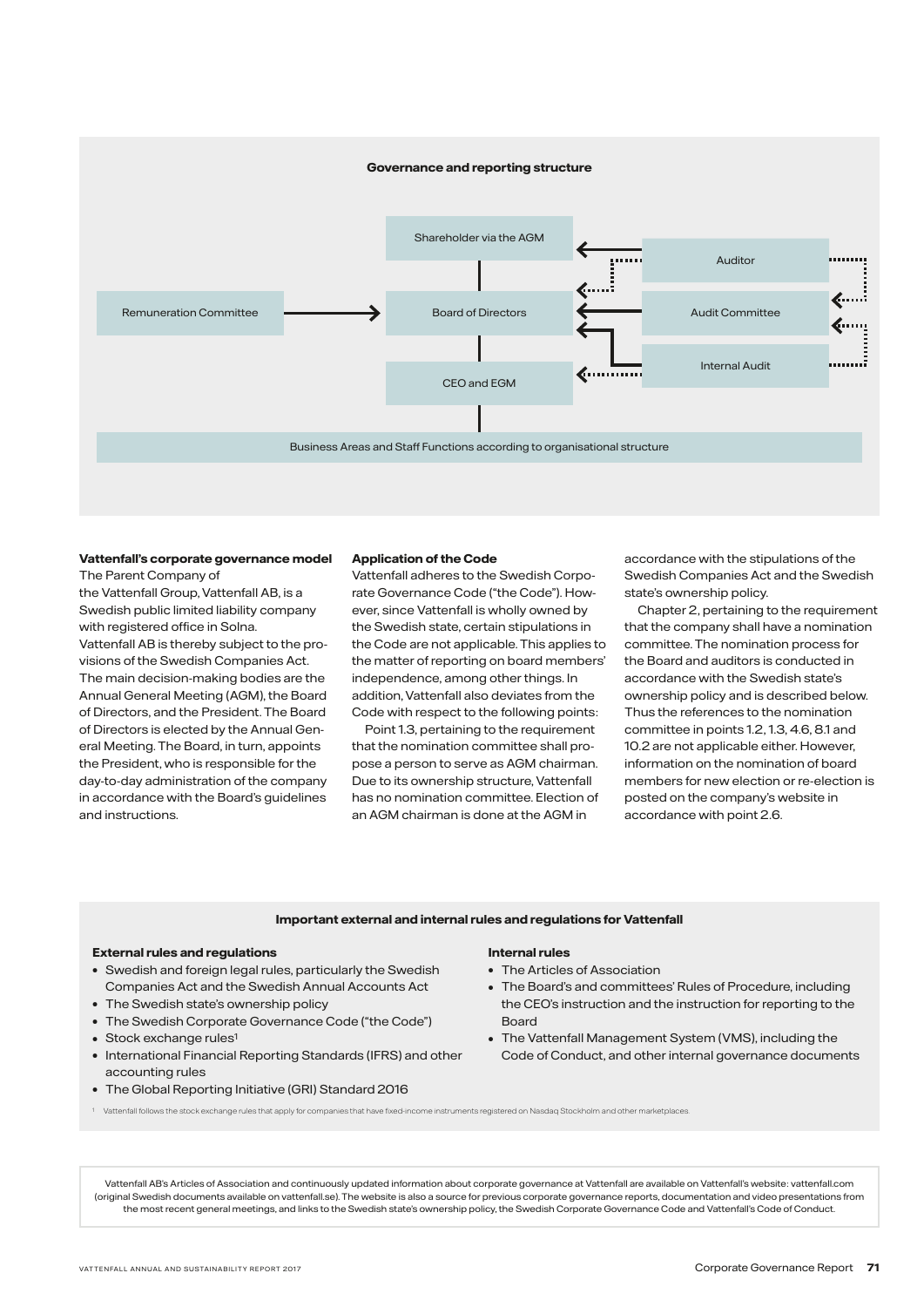# **Shareholder and general meetings**

Vattenfall AB is wholly owned by the Swedish state. The shareholder's right to make decisions about Vattenfall's affairs is exercised at the Annual General Meeting and other general meetings. Through a general meeting resolution on the content of the Articles of Association, the owner makes decisions on the company's operations. In accordance with the Swedish state's ownership policy, the company's financial targets are also decided on by a general meeting. By law, the AGM of Vattenfall AB is to be held yearly within six months after the end of the financial year and not later than 30 April in accordance with the Swedish state's ownership policy. Notice of the AGM is issued not earlier

than six weeks and not later than four weeks before the meeting is to be held.

### **Annual General Meeting 2017**

Vattenfall held its 2017 AGM on 27 April. The company's owner, the Swedish state, participated at the AGM through its owner representative. The President, auditor and quorumed Board were also in attendance. Fredrik Rystedt was elected as a new director on the Board. Staffan Bohman had declined reelection. A new feature compared to previous years was that the state's ownership policy and the government's guidelines for external reporting in companies with state ownership were expressly resolved by the AGM. Members of Parliament were given the

opportunity to ask questions during the AGM, and an open Q&A session was arranged after the meeting, in accordance with the Swedish state's ownership policy. The AGM was open to the general public and was aired live via webcast.

The 2018 AGM will be held on 25 April in Solna, Sweden.

### **Extraordinary General Meeting 2017**

Vattenfall AB held an extraordinary general meeting on 12 December 2017. As proposed by the owner, the meeting resolved on new financial targets for profitability and the capital structure, as well as a revised dividend policy. A more detailed description of the financial targets can be found on page 11.

# **25 April Annual General Meeting 2018**

### **Duties of the Annual General Meeting**

- Elect the Board of Directors, the Chairman of the Board and the auditors, and decide on their fees
- Adopt the income statement and balance sheet for Vattenfall AB and the Vattenfall Group
- Decide on distribution of the company's profit
- Grant discharge from liability for the board members and the President
- Decide on guidelines for remuneration of senior executives
- Decide on other matters of business prescribed by law or the company's Articles of Association

### **Board of Directors**

### **The Board's duties**

The Board's fundamental duties are laid out in the Swedish Companies Act and the Code. Each year the Board adopts its Rules of Procedure and a number of instructions. The Rules of Procedure and instructions regulate such matters as reporting to the Board, allocation of duties between the Board, the President and the Board's committees, the Chairman's duties, the form and content of board meetings, and the evaluation of the work of the Board and the President.

The Board's Rules of Procedure stipulate that the Board shall set the overarching targets for Vattenfall's operations, decide on Vattenfall's strategy for achieving those targets, and ensure that suitable systems are in place for monitoring and controlling Vattenfall's operations, risks and financial position in respect of the set targets. The Board is responsible for approving major investments, acquisitions and divestments,

and for adopting central policies and instructions. The Board shall also approve certain important contracts, including contracts between Vattenfall and the President and other persons in the Group who have been defined by the AGM as being senior executives. The Board's duties pertain to Vattenfall AB as well as the Vattenfall Group. Vattenfall's General Counsel serves as secretary to the Board of Directors.

The Chairman leads the work of the Board in accordance with the Swedish Companies Act and the Code, and is responsible for – among other things – ensuring that the board members receive relevant information, contacts with the owner on ownership matters, and serving as a liaison between the owner and the Board. According to the Rules of Procedure, the Board – through the Chairman – shall coordinate its views with representatives of the owner when the company is facing particularly important decisions.

### **Board meetings**

According to the Board's Rules of Procedure, the Board shall hold eight to twelve regular board meetings every year. In addition to the regular meetings, the Board is convened when necessary. The agenda of every regular meeting shall include the following items of business:

- The Group's business situation
- Financial report for the Group
- Reports from board committees, when committee meetings have been held
- Matters that are not handled by the President in the day-to-day administration
- Other matters of material importance for the Group

In addition, certain items of business are included on the agenda every year, in accordance with the yearly planning in the Board's Rules of Procedure. Investments approved by the Board are followed up by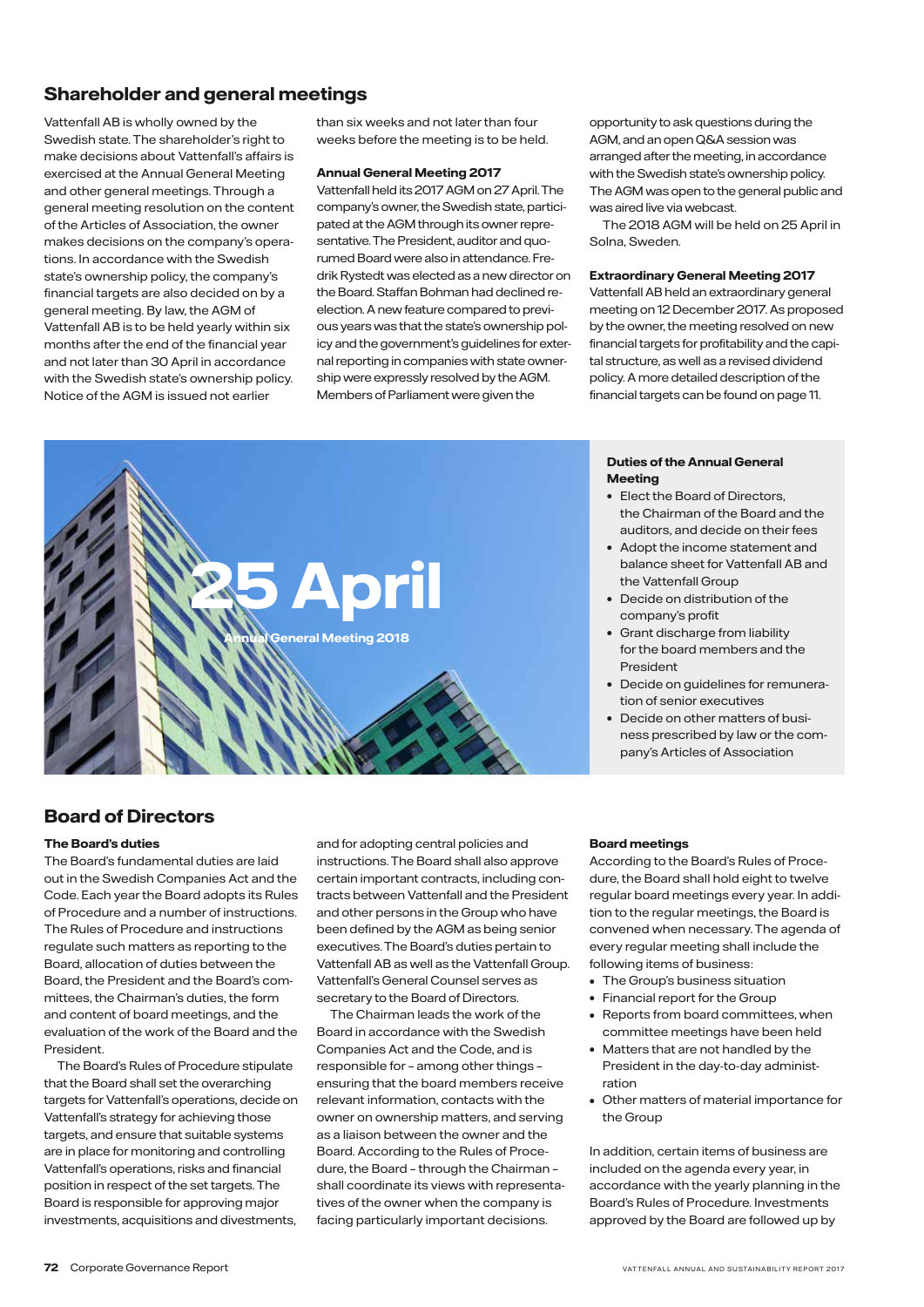### **The Board's yearly planning**

Report from the auditors, nomination of auditor, annual accounts, dividend, reporting on major disputes and integrity reports

Annual and Sustainability

First quarter interim report, strategic personnel issues, diversity and equal opportunity plan, risk mandate and risk policy, and statutory board meeting following the AGM

Strategic plan, strategic targets including sustainability targets and strategy, customer satisfaction, R&D strategy, nuclear power and dam safety



Business, investment and financing plans, auditor's interim review, guidelines for remuneration of senior executives, overall remuneration principles within Vattenfall, Internal Audit's budget and plan, issues regarding human rights and UK Modern Slavery Act statement, evaluation of the Board and President



the Board one year after their commercial operation date.

Report, AGM notice

The Board holds at least one board seminar every year. At these seminars the Board receives more detailed information and discusses Vattenfall's long-term development, strategy, competitive situation and risk management. The Executive Group Management participates at the board seminars.

The Board met eleven times in 2017, including the statutory meeting and two per capsulam meetings.

### **Appointment of the Board**

For companies that are wholly owned by the Swedish state, uniform and joint principles for a structured nomination process apply. These principles are set forth in the Swedish state's ownership policy and supersede the Code's rules on drafting work for decisions on the nomination of board members and auditors.

The board nomination process in the Swedish Government Offices is coordinated by the Ministry of Enterprise and Innovation. The competency needs are analysed on the basis of the company's operations, situation and future challenges as well as the Board's composition and evaluations of the Board that have been carried out. Included in the Government Offices' nomination process is a continuous evaluation of all the state-owned company boards. Thereafter, any recruitment needs are determined and recruitment work is initiated. Once this process has been completed, the nominations are publicly announced in accordance with the Code; however, no account is made regarding directors' independence vis-àvis the company, the company's management and the owner. Vattenfall provides orientation training for new directors who are elected by the AGM.

The Swedish state's ownership policy stipulates that the selection of board members shall be made from a broad recruitment pool in the aim of soliciting expertise of both women and men as well as persons with varying background and experience. Discrimination based on gender, transgender identity or expression, ethnic origin, religion or other faith, functional disability, sexual orientation or age may not take place.

At the 2017 AGM the owner's representative presented a motivating statement on the Board's composition as well as on the changes that had been proposed. In summary, the Board's composition – with the proposed changes and in respect of the company's operations, stage of development and conditions in general – was judged to be suitable and distinguished by diversity and breadth regarding the directors' competence, experience and background, as well as fulfilling the government's goal on gender balance.

More detailed information on the board nomination process is provided in the Swedish state's owner policy, at regeringen.se.

### **The Board's composition**

Vattenfall's Articles of Association stipulate that the Board of Directors shall have, in addition to the employee representatives, a minimum of five and a maximum of ten members without deputies. The directors are elected annually by the Annual General Meeting, which also elects the Chairman of the Board.

In 2017 the Board was composed of nine directors elected by a general meeting until 6 October, when Hilde Tonne resigned after she had accepted to become the Chair of another energy company. For the time after 6 October, the Board was composed of eight directors. No member of the Executive Group Management (EGM) was a director on the Board. Lars G. Nordström was Chairman of the Board. By law, the unions are entitled to appoint three board members plus three deputies, and they exercised this right. One director, Hilde Tonne, was a foreign (Norwegian) citizen. Biographical information about the board members is provided on pages 80–81.

### **The Board's main items of business in 2017**

- Items according to the Rules of Procedure
- Financial targets
- Cost-cutting and cost-cutting targets
- Outsourcing in HR, Finance and Procurement
- Brand strategy
- Strategy for the wind power and photovoltaic operations
- Investments in new wind farms
- Nuclear power issues in Germany, new legislation, and agreements with the German government
- Nuclear waste management in Sweden
- Investments in increased safety (independent core cooling) at the Ringhals nuclear power plant
- District heating investments in Berlin
- Acquisitions in Sweden and the UK
- Large electricity and heat supply contracts
- Hydro power environmental fund ("Vattenkraftens Miljöfond")
- Coal sourcing from Colombia
- Divestment of real estate
- Remuneration items
- Tax policy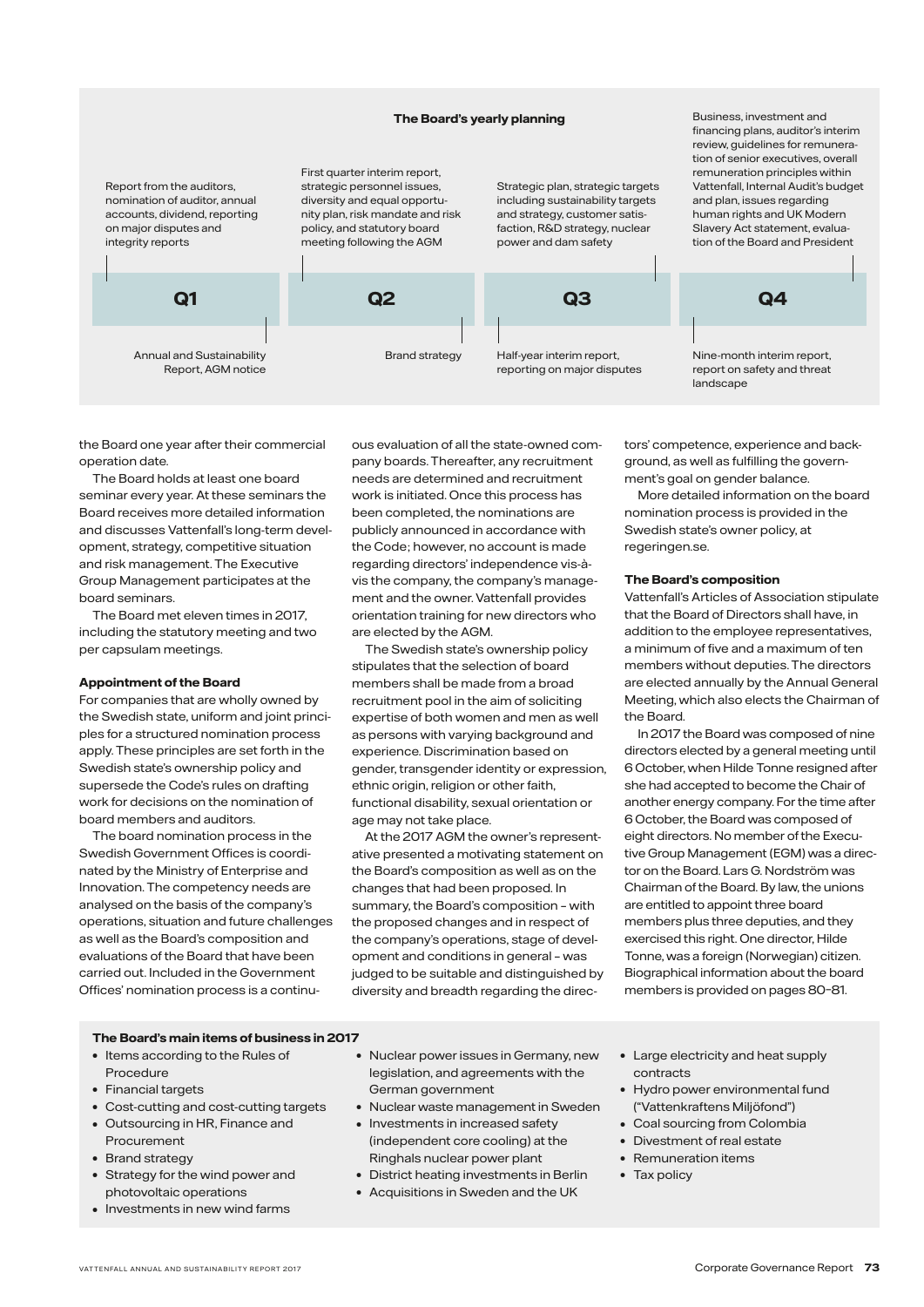### **Sustainability issues addressed by the Board**

The Swedish state's ownership policy stipulates that companies with state ownership shall integrate sustainability in their corporate governance and act exemplarily in this field. The companies are to operate in a manner that promotes sustainable development, i.e. "a development that meets the needs of today without jeopardising future generations' ability to meet their needs".

Of particular importance is that companies with state ownership promote a healthy and safe work environment, respect for human rights, good and decent working conditions, equality and diversity, reduced climate and environmental impact, good business ethics and active work on anti-corruption, and that they ensure that no abuses occur due to their special status of being state-owned and exhibit responsible conduct in the tax area.

The annual plan for the Board and its committees includes recurring items in several of the areas identified by the owner. These areas are furthermore included as an integral part of the handling of concrete Board matters. The Board has also stressed that Vattenfall's four strategic objectives in themselves constitute sustainability objectives and that one aim is that sustainability issues should be an integral part of Vattenfall's operations.

The Board has adopted an overarching sustainability policy as a complement to individual policies, such as the environmen-

tal policy and the Code of Conduct. The sustainability policy stipulates that for Vattenfall, sustainability entails taking responsibility for future generations by contributing to sustainable development in society – economically, environmentally and socially. Further highlighted is that access to energy is a precondition for our society to function and to develop in a sustainable way. The sustainability policy also stipulates that environmental issues are a main focus area, based on a decision by Swedish Parliament in 2010 that Vattenfall shall operate a commercial energy business that enables the company to be among the leaders in developing environmentally sustainable energy production. This parliamentary decision is also reflected in Vattenfall AB's Articles of Association.

### **Guidelines for directors' fees**

Directors' fees and fees for committee work are set by the owner at the AGM, in accordance with the Swedish state's ownership policy. The 2017 AGM resolved in favour of increased fees to be paid to the Chairman and the directors on the Board, as well as for the Chairman and the members of the Audit Committee, while the fees to be paid to the Chairman and the members of the Remuneration Committee were unchanged. Information on directors' fees in 2017 is provided in the Annual and Sustainability Report, Note 46 to the consolidated accounts, Number of employees and personnel costs.

### **Evaluation of the Board's and the President's work**

The Board evaluates its own work and the President's work once a year as part of efforts to develop the Board's work forms and effectiveness. This evaluation is conducted under the direction of the Chairman and is reported to the Board and the owner. The most recent board evaluation was begun at the board meeting on 26 October 2017. As in previous years, with the support of external consultants, the Board conducted a self-assessment using questionnaires, where the individual board members evaluated both their own and other board members' performance. This evaluation used a questionnaire for the Board as a whole, which each of the directors and deputy directors responded to, and a questionnaire for evaluation of the individual directors, responded to by the directors elected by a general meeting. The questions addressed Vattenfall's current challenges, management and organisation, the Board's effectiveness, composition and expertise, and its relationship with the owner, the Chairman and the President. The evaluation was reported on and discussed at the board meeting on 12 December 2017. As a follow-up to the written evaluation, the Chairman held discussions individually on a voluntary basis with each of the directors elected by a general meeting and jointly with the employee representatives.

### **Board committees**

The Board has established two committees, which are described below, and has established Rules of Procedure for these. At the statutory board meeting the Board appointed a number of directors elected by a general meeting for each committee, of whom one serves as committee chair. In addition, the Board can, where necessary, establish other board committees or temporary work groups to address matters in defined areas. No such additional committees or temporary work groups were active in 2017. Information on the committees' composition is provided on pages 80–81.

The committees report their work to the Board at the next regular board meeting, whereby the committee chair presents a report accompanied by minutes from the committee meetings. Except for a few matters handled by the Audit Committee, the committees are only drafting bodies and make recommendations to the Board. The Board's legal responsibility under company law for the company's organisation and administration of the company's affairs is not constrained by the committees' work.

### **Audit Committee**

The Audit Committee is responsible for meeting with Vattenfall AB's external and internal auditors on a regular basis in order to stay informed about the planning, focus and scope of the company's audit. The Audit Committee is also responsible for discussing coordination of the external and internal audit work and views of the company's financial risks. The committee prepares Internal Audit's budget, the Internal Audit Charter and the internal audit plan for resolution by the Board. It has the right, on behalf of the Board, to decide on guidelines for other services than auditing that Vattenfall may procure from the Group's auditors.

The Audit Committee meets prior to Vattenfall's publication of interim reports and when warranted by the prevailing conditions. The CFO and head of Internal Audit serve in a reporting role. The company's external auditors attend all regular meetings and report on their observations of the audit. During the entire year 2017 the committee had at least one member with accounting or auditing competence.

### **The Audit Committee's most important duties are:**

- To oversee Vattenfall's financial reporting, including sustainability reporting
- With respect to financial reporting, to monitor the effectiveness of Vattenfall's internal control, internal audit and risk management
- To stay informed about the audit of the annual report and consolidated accounts as well as about the conclusions of the Supervisory Board of Public Accounts' ("Revisorsnämnden") quality control of auditing activities performed by the company's auditor
- To review and monitor the auditor's impartiality and independence
- To assist in the drafting of recommendations for decisions on the election of auditor by the Annual General Meeting
- To review and oversee the management of market and credit risks
- To conduct an annual evaluation of the external auditors' work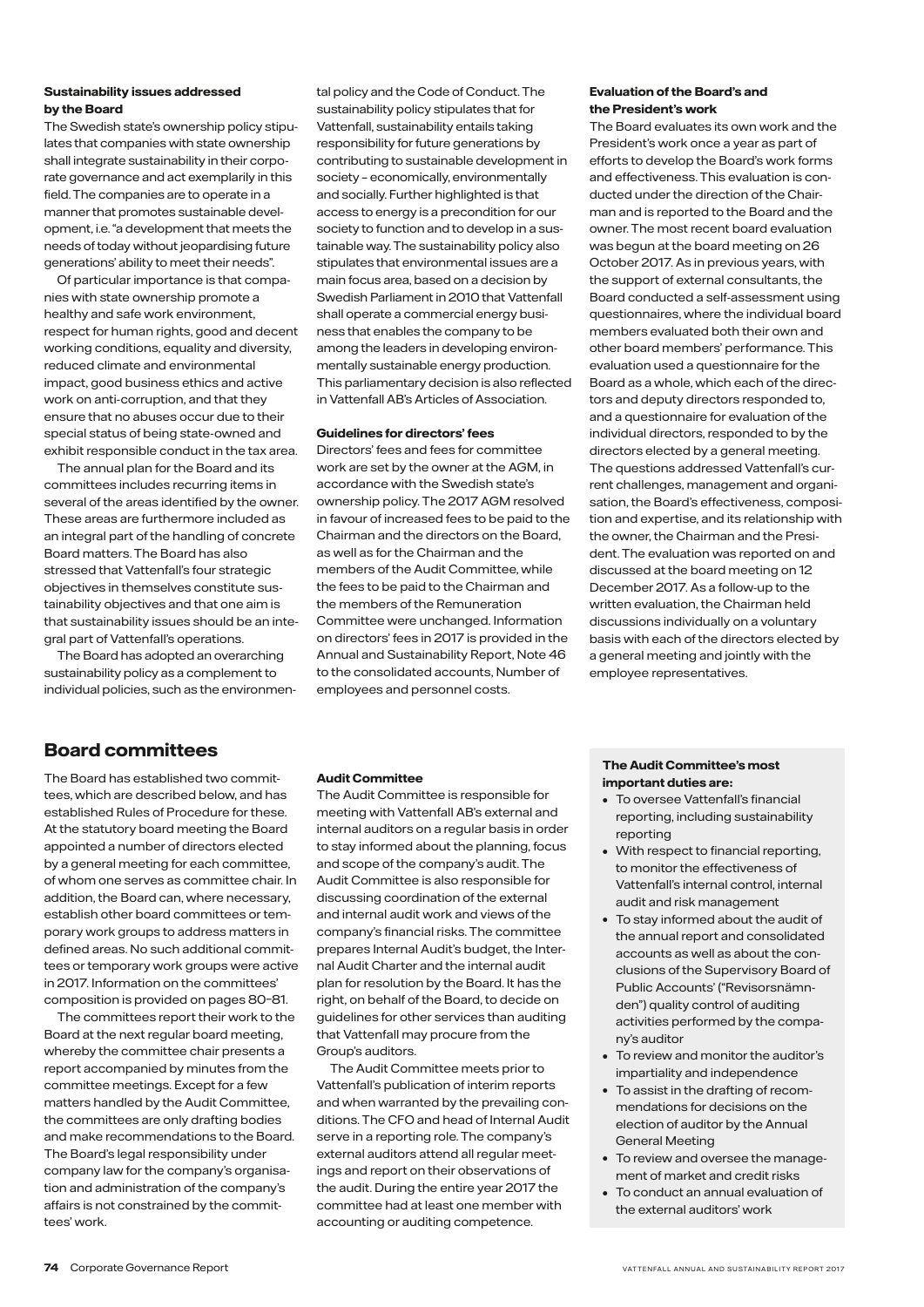### **Remuneration Committee**

The committee's duties include serving as a drafting body to ensure implementation and compliance with guidelines for remuneration of senior executives. Where applicable, it conducts drafting work for any special reasons that may exist in an individual case to deviate from the guidelines. It also conducts work for the Board's report on remuneration of senior executives in the annual report and, ahead of the Annual General Meeting, monitoring and following up the auditors' review.

The President serves in a reporting role on the Remuneration Committee.

### **Auditor**

The Swedish state's ownership policy stipulates that the owner is responsible for election of auditors and that the auditors are to be appointed by the Annual General Meeting. Proposals for election of auditors and for auditors' fees are submitted by the Board and drafted by the company. The auditors are elected for a mandate period of one year, in accordance with the main rule in the Swedish Companies Act. Vattenfall's Articles of Association stipulate that the company shall have one or two auditors with or without one or two deputy auditors, or a chartered accounting firm as auditor.

At the 2017 AGM, the accounting firm Ernst & Young AB was re-elected as auditor. The accounting firm appointed Authorised Public Accountant Staffan Landén as auditor-in-charge. He has held this position since the 2015 AGM. Staffan Landén is also the auditor of, among others Nederman Holding AB, Semcon AB and

Polygon AB, and is a stock exchange auditor appointed by Nasdaq Stockholm. The auditor has no assignments with companies that affect its independence as

• To conduct drafting work for board decisions on matters regarding remuneration principles, and on remuneration and other terms of employment for members of the Executive Group Management and

• To monitor and evaluate application of the guidelines for remuneration of senior executives, which the AGM, by law, is required to decide on as well as

other senior executives

**The Remuneration Committee's most important duties are:**

auditor of Vattenfall. The auditor's audit assignment includes a review of the annual report, the consolidated accounts, the corporate governance report and the sustainability reporting. The auditor has access to minutes of board meetings and board committee meetings, as stipulated in the Board's Rules of Procedure. The Audit Committee has approved guidelines for how procurement of other services than auditing shall take place from the auditor. Consulting services provided by Ernst & Young AB from 2015 to 2017 mainly pertained to tax and accounting issues and studies of organisational issues.

At the 2017 AGM the auditor reported on the audit work in 2016 and on its review of compliance with the guidelines for remuneration of senior executives. The auditor reported on its review of the year-end accounts for 2017 to the entire Board at the board meeting on 6 February 2018 (without the presence of any person from the Executive Group Management), and also reported on its observations at the board meeting on 12 December 2017. In addition, the auditors performed a review

the applicable remuneration structures and levels of remuneration in the

• To conduct drafting work for the Board's decisions regarding overarching remuneration principles in general, such as the general existence of, amount and structure of variable remuneration (for employees who are

not senior executives)

company

of the half-year interim report. In accordance with the Act on Auditing of State Activities, etc., the Swedish National Audit Office may appoint one or more auditors to participate in the annual audit. No such auditor was appointed in 2017.

The auditor's fees are payable according to an approved invoice. The Group's auditing costs are described in more detail in the Annual and Sustainability Report, in Note 17 to the consolidated accounts, Auditor's fees, and in Note 16 to the Parent Company accounts, Auditor's fees.

### **CEO and Executive Group Management**

The President of Vattenfall AB, who is also Chief Executive Officer (CEO) of the Vattenfall Group, is responsible for the day-to-day administration in accordance with the Swedish Companies Act. The CEO in 2017 was Magnus Hall. An account of the President's remuneration is provided in the Annual and Sustainability Report, Note 46 to the consolidated accounts, Number of employees and personnel costs.

The CEO has set up internal bodies for governance of the Group and makes decisions independently or with the support of

**Internal Audit**

Internal Audit is an independent and objective function that evaluates, recommends and monitors improvements to the effectiveness of Vattenfall's risk management, internal controls and governance processes throughout the Group. This also applies to compliance with Vattenfall's govthese bodies. The most important of these are the Executive Group Management (EGM) and the Vattenfall Risk Committee (VRC).

The EGM focuses on the Group's overall direction and addresses – within the framework of the CEO's mandate from the Board of Directors – matters of importance for the Group, such as certain investments. In the EGM, the Head of Strategic Development is responsible for sustainability issues. The VRC focuses on decisions pertaining to risk mandates and credit limits, among

other things, and exercises oversight of the risk management framework.

Both of these bodies conduct preparatory drafting work on matters that are to be decided by the Board of Directors. Ahead of decisions made by the President in the EGM or VRC on major investments and transactions, the risk unit performs an independent risk analysis, which makes up part of the decision-making documentation.

Biographical information about the members of the EGM is provided on pages 80–81.

ernance documents, including the Code of Conduct. The Internal Audit function is directly subordinate to the Board of Directors and Audit Committee, and performs its work in accordance with an established internal audit plan. Internal Audit's budget, the Internal Audit Charter and the internal

audit plan are drafted by the Audit Committee and decided on by the Board of Directors. The Head of Internal Audit reports administratively to the President and informs the management teams of the business units and other units about audit activities that have been performed.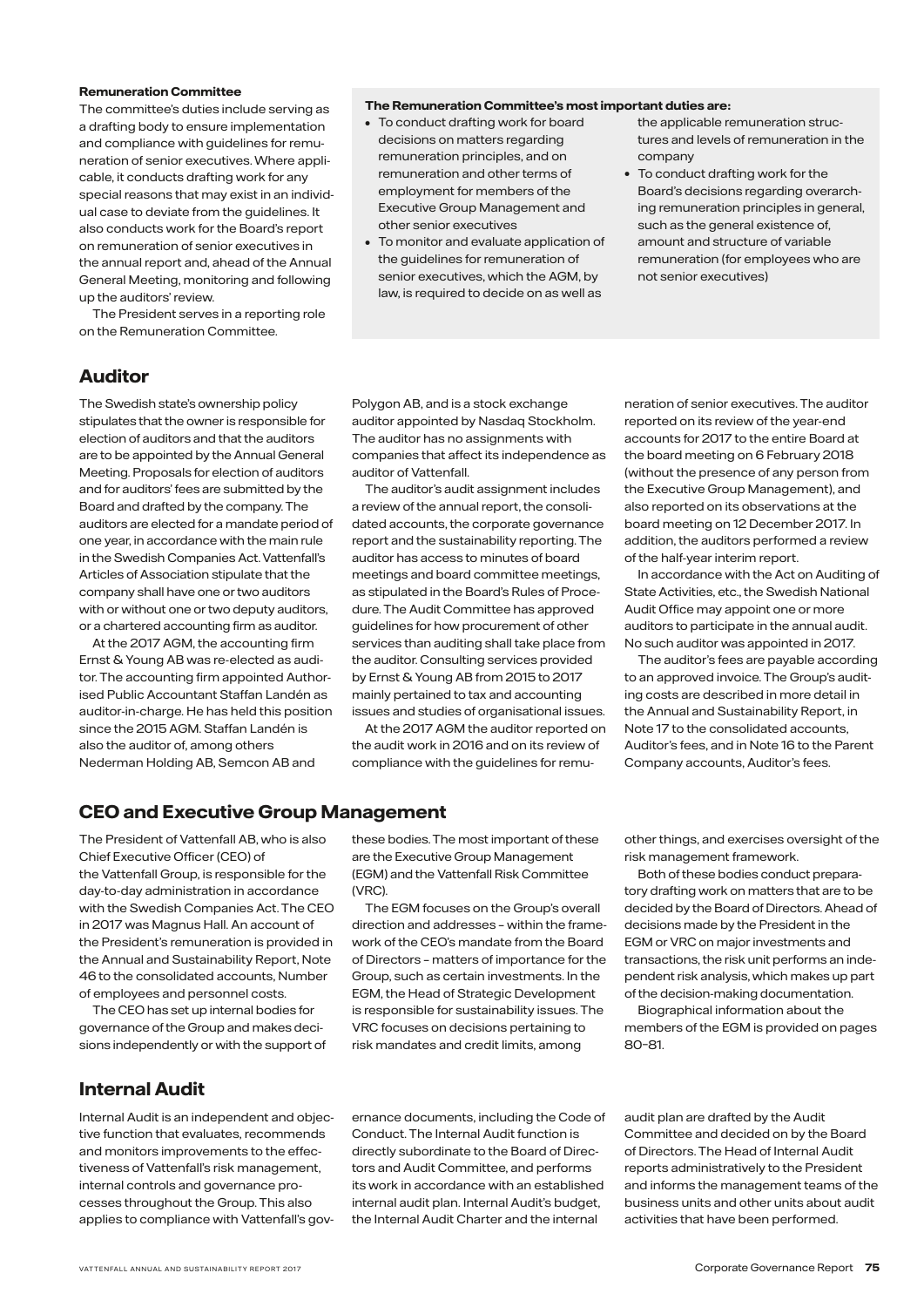### **Internal governance**

### **Principles, purpose and strategy**

In 2017, Vattenfall's core values were replaced by four principles: Open, Active, Positive and Safety.

Vattenfall is striving to enable and accelerate climate-smart living entirely without the use of fossil fuels, which is expressed in the overall purpose to Power Climate Smarter Living. Accordingly, Vattenfall has set a target to be fossil free within one generation.

Vattenfall has four strategic objectives: The company shall be 1) Leading towards Sustainable Consumption and 2) Leading towards Sustainable Production. Achieving these requires 3) High Performing Operations and 4) Empowered and Engaged People. These four strategic objectives have been broken down into six strategic targets for 2020, which are further described in the Annual and Sustainability Report on page 10.

Vattenfall recognises its growing importance as an actor in a global value chain. With millions of customers, 25,000 suppliers and countless other stakeholders, Vattenfall's activities have impacts far beyond the boundaries of the Vattenfall organisation. Therefore, Vattenfall takes responsibility throughout the value chain. Vattenfall's purpose and strategy are well aligned with the UN's Agenda 2030 Sustainable Development Goals and will drive Vattenfall to make an important contribution to the global sustainable development agenda.

### **Governing business ethics**

Vattenfall's internal Code of Conduct builds upon eight principles in the areas of Health

and Safety, People, Customers and Suppliers, Business Ethics, Communication, Information Security, Company Resources, and the Environment. It includes references to the Vattenfall Management System (VMS), which elaborates on these principles. Information about the Code of Conduct is provided on the company's intranet in all of the company's languages and in connection with new hiring and training. There is also an e-learning programme on application of the Code of Conduct. Together these measures have contributed to employees' awareness of the Code of Conduct.

To ensure that the organisation acts in an ethical and non-corrupt manner, Vattenfall requires all employees to take personal responsibility by acting in accordance with the company's ethical guidelines, which are set forth in the Code of Conduct as well as in internal policies and instructions. Vattenfall believes that competition plays a decisive role for a market to function effectively and has zero tolerance for bribery and corruption. An important step in ensuring this is the training that is conducted within the Vattenfall Integrity Programme, which is described on page 61.

The Code of Conduct gives employees the opportunity to report incidents anonymously through a whistleblowing function staffed by locally appointed external ombudsmen (attorneys), to whom employees, consultants and contractors can turn to report suspected, serious improprieties that the whistleblower does not want to report internally via the normal reporting channels. Read more about reported incidents on page 61. Ongoing legal processes are

described in Note 44 to the consolidated accounts, Contingent liabilities.

### **Vattenfall Management System**

The most important internal rules for governing Vattenfall are found in the Vattenfall Management System (VMS). The VMS sets the framework that ensures that Vattenfall's governance adheres to formal requirements as well as to requirements made by the Board, the President, the business operations and the Staff Functions. It covers the overall governance that is necessary in Vattenfall, while local management systems cover other governance. The VMS is documented in binding governance documents. Certain central documents are approved by the Board of Directors of Vattenfall AB. The VMS is an integrated management system that applies for the entire Vattenfall Group, with the limitations that may arise from legal requirements, such as regarding the unbundling of the electricity distribution business. Special routines are in place to ensure adherence to the management system also by subsidiaries. In 2017 further simplification and continuing updates of the VMS were conducted. The evaluation with respect to knowledge about and compliance with the VMS has continuously been in focus.

The policies lay out the company's direction. Vattenfall's governance with respect to sustainability issues is based on the sustainability policy along with a number of other policies:

- The environmental policy
- The health and safety policy



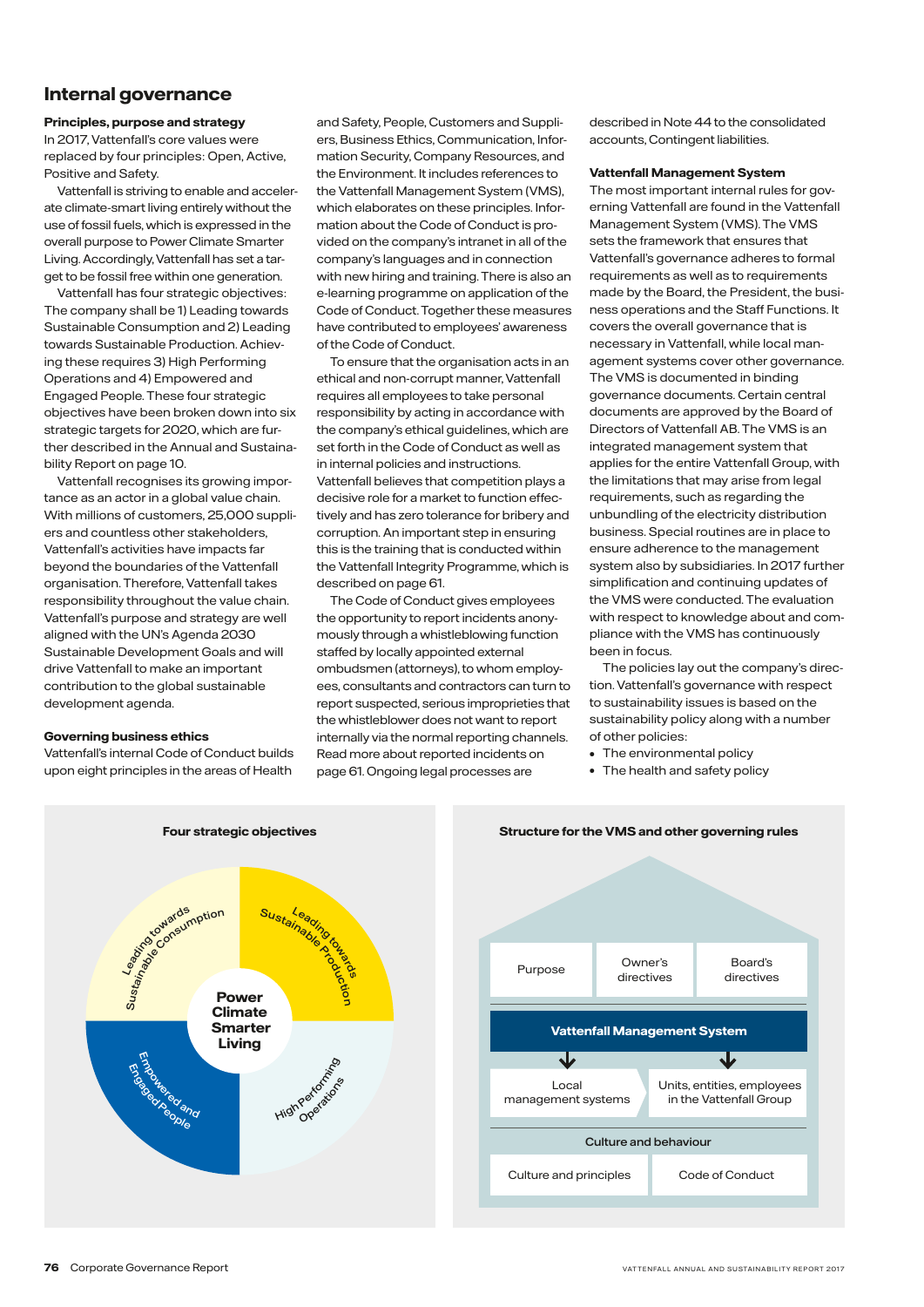- The Code of Conduct
- The Code of Conduct for Suppliers, which addresses issues such as human rights, work conditions, the environment and anti-corruption, based on the UN Global Compact

Policies have also been drawn up in the areas of risk, dam safety and nuclear safety. Also, since 2017 the Board issues a general statement on Vattenfall's tax strategy.

The sustainability policy, the environmental policy, the Code of Conduct and the risk policy are decided on by the Board of Directors, while other policies are decided on by the President. The policies are accessible to employees on the intranet and are also communicated externally. However, Vattenfall does not require any acknowledgement by employees or management that they have read the policies.

The content of the company's policies is concretised in instructions within the VMS, such as in special instructions for matters concerning competition law and for countering bribery and corruption. Instructions in the VMS can also include concretisations of the content of the Board's Rules of Procedure, for example, with respect to the issuance of information as well as allocation of responsibilities and risk mandates. Instructions shall be implemented in the relevant organisation and acknowledged by the defined target group. Compliance is monitored and the content is continuously improved.

Vattenfall's Environmental Management System is integrated in the VMS. At yearend 2017 nearly 100% of Vattenfall's production and distribution portfolios had certified environmental management systems in accordance with ISO 14001. In addition, all the Group's business units are certified in accordance with OHSAS 18001 for occupational health and safety, and seven units have certified energy management systems in accordance with ISO 50001.

### **Organisation**

Vattenfall's organisational structure comprises six Business Areas: Heat, Wind, Customers & Solutions, Generation, Markets and Distribution. The Business Areas are organised in five operating segments, where Generation and Markets make up a single operating segment. The central Staff Functions support and direct the business activities. The organisational structure has been formed to reflect Vattenfall's overall strategy for the coming years (see preceding page). For further information see pages 23–29.

The company structure differs from the business structure. Decisions are made primarily in the business organisation and, to the extent necessary or suitable, by subsidiaries' boards. Governance is conducted financially, non-financially (such as through Staff Functions), and operationally. Unit scorecards and the VMS are the most important governance tools.

### **Integrity organisation**

The aim of integrity work at Vattenfall is to uphold integrity and protect the Group's reputation. Toward this end an organisational framework has been created which, within its area of responsibility, is tasked with ensuring transparency, understanding of applicable laws, guidelines and standards, and promoting compliance

with these in all countries in which Vattenfall operates.

Integrity work at Vattenfall is organised according to the three lines of defence principle, with varying roles for risk ownership, control and advice, and quality assurance:

- 1. Ownership: The line organisation, which is responsible for compliance with laws and regulations within the unit
- 2. Control and advice: The integrity organisation, with reporting to the Group's General Counsel
- 3. Quality assurance: The Internal Audit unit

The Integrity organisation's area of responsibility covers competition matters, bribery and corruption, conflicts of interest, insider information, awareness of Vattenfall's Code of Conduct, and coordination of Vattenfall's whistleblowing function.

Within its area of responsibility the Integrity organisation supports Vattenfall in identifying, avoiding, managing and monitoring the risk for non-compliance with laws, other legal stipulations, regulations, norms and codes of conduct that are relevant for operations. Work within the Integrity organisation is carried out in accordance with an annual plan, which is approved by an Integrity Committee consisting of EGM members and others. The day-to-day work is aligned at meetings within the Integrity organisation and via regular follow-ups. The annual integrity work is summarised in an integrity report to the Board.

Current integrity issues in 2017 are described in more detail in the Annual and Sustainability report on page 61.



<sup>1</sup> The electricity distribution operations are regulated by the Swedish Electricity Act (Ellagen) and the German Energy Industry Act (Energiewirtschaftsgesetz), and are unbundled from Vattenfall's other operation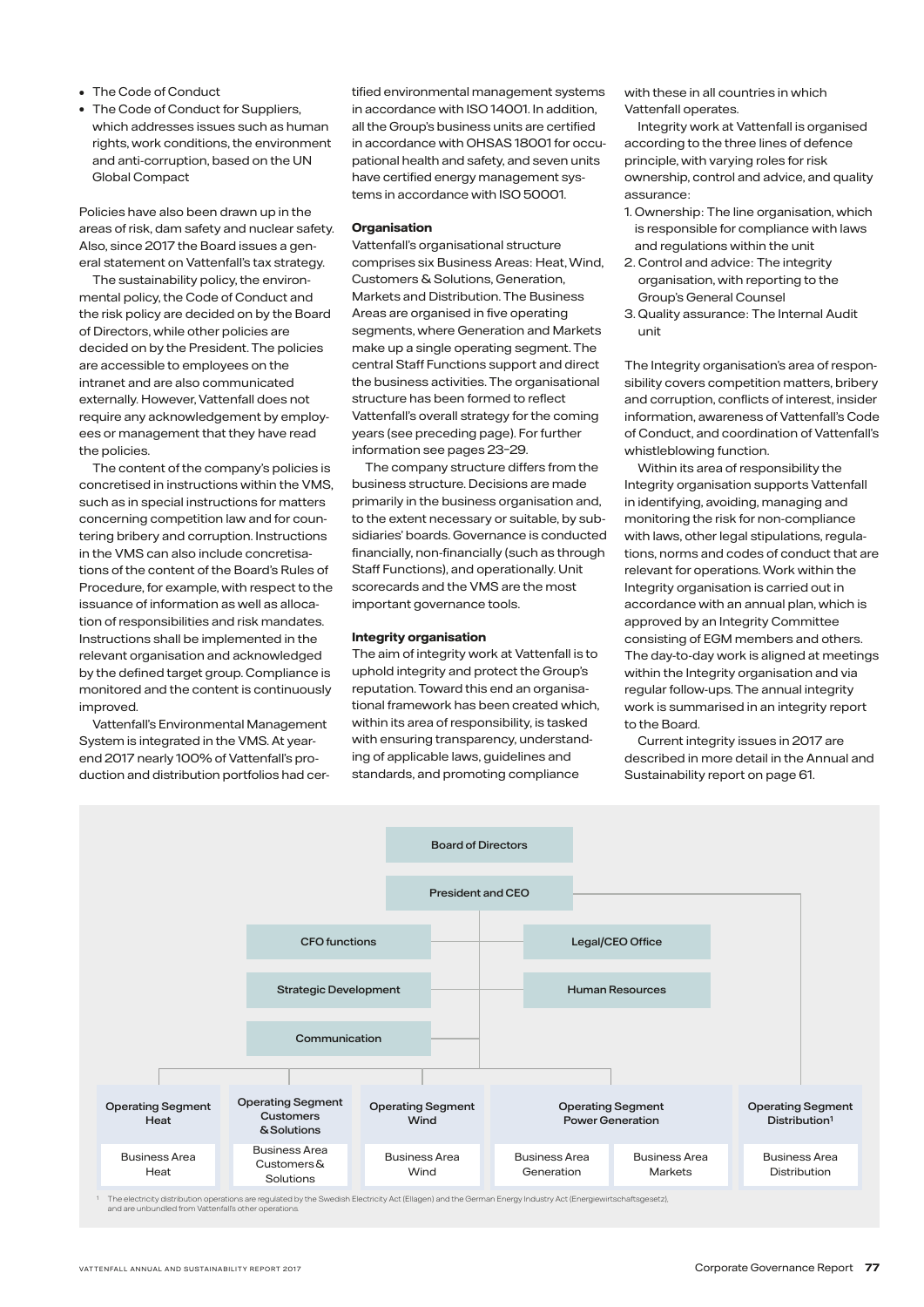### **Guidelines for remuneration of senior executives**

Vattenfall AB applies the Swedish Government Offices' Guidelines for remuneration and other terms of employment for senior executives in state-owned companies, decided by the government on 22 December 2016. These guidelines are available on the Government Offices' website: regeringen.se.

The 2017 AGM approved Vattenfall's application of the guidelines with the deviation that instead of the definition of senior executive in the Swedish Companies Act, senior executives shall be defined on the basis of whether they have a significant impact on the Group's earnings, through

use of the International Position Evaluation (IPE) model. Managers with positions of IPE 68 and higher are to be considered as senior executives. The Board's explanation for this deviation is stated in the 2016 Annual and Sustainability Report, on page 78.

Based on the AGM's definition, in 2017 a total of 14 persons, excluding the President, were covered by the stipulations on contracts with senior executives. Actions taken with respect to agreements with these executives were continuously reported to the Remuneration Committee and Board, which also decided on the

entering into such agreements. Remuneration of senior executives and compliance with the adopted guidelines are described in more detail in the Annual and Sustainability Report, Note 46 to the consolidated accounts, Number of employees and personnel costs.

The Board and Remuneration Committee's report on compliance with the guidelines for remuneration of senior executives set by the AGM is posted on vattenfall set (English translation is available on vattenfall.com).

The proposed guidelines ahead of the 2018 AGM are shown on page 84.

### **Internal control over financial reporting**

This section describes the most important elements in Vattenfall's system of internal control and risk management in connection with financial reporting, as prescribed by the Swedish Annual Accounts Act and the Code. Vattenfall's framework for this control is based on the COSO framework, which has been developed by the Committee of Sponsoring Organizations of the Treadway Commission. Vattenfall's risks and risk management are further described on pages 63–69.

### **Control environment**

According to the Swedish Companies Act and the Code, the Board of Directors has overarching responsibility for internal control over financial reporting. In this context the Board shall ensure that the company's organisation is structured in such a way that the bookkeeping, treasury management and the company's financial conditions in general are controlled in a satisfactory manner.

The Board's audit committee conducts drafting work for the Board on matters related to internal control over financial reporting and makes recommendations and proposals to ensure the reliability of reporting. The committee also informs the Board about the results of the audit and about the ways in which the audit contributed to the reliability of the financial reporting and about which function the committee has had.

The control environment is based on the allocation of authority between the Board and the President, which is set forth in the Board's Rules of Procedure, along with the reporting requirements made by the Board. The Board has also adopted Vattenfall's Code of Conduct, which lays out the overarching rules governing employee conduct.

The VMS is an integrated management system for the Vattenfall Group and is

revised on a continuous basis (see also the section on internal governance on page 76). The VMS contains steering documents for all identified material areas, including roles and responsibilities, authority and risk mandates, decision-making processes, risk management, internal control, and ethics and integrity issues. The VMS lays out the "grandfather principle" and "four eyes principle" for decisionmaking. The VMS also stipulates which decision-making, oversight and advisory bodies exist within the Group, on top of those required by law.

Vattenfall has an internal financial control (IFC) process whose overall purpose is to ensure that controls are in place in the financial reporting.

### **Risk assessment**

The Board addresses the Group's risk assessment and risk management process at an overarching level. The Board's audit committee conducts drafting work for evaluation and monitoring of risks and quality in financial reporting. The Audit Committee maintains continuous and regular contact with the Group's internal and external audit functions.

The Board's risk management and reporting is centrally coordinated via the Vattenfall Risk Committee (VRC). A continuous Enterprise Risk Management (ERM) process makes it possible to quantify and compare both financial and non-financial risks.

For the financial reporting, the IFC process serves as the framework for internal control that identifies and defines risks for material errors in the financial reporting. These are overseen by the CFO Function through regular reporting on tests performed of defined control points. The CFO Function is also responsible for performing regular analyses of risks related to financial reporting and for updating this framework.

The external and internal auditors discuss Vattenfall's risk situation in connection with the planning work ahead of the annual audit.

### **Control activities and monitoring**

Vattenfall applies the "three lines of defence" model, both for internal control over financial reporting and for management and control of risks in general.

The first line of defence consists of the business operations (Business Units and Staff Functions), which are responsible for managing risks.

The risk organisation, which is headed by the Chief Risk Officer (CRO), makes up the second line of defence and is responsible for monitoring and controlling risks. The CRO is accountable for the risk management framework and has the responsibility to secure risk governance and risk control. Included in the responsibility are processes related to, among other things, new products and certain contracts with long durations. The CRO provides information to the Board's audit committee and the Vattenfall Risk Committee on a regular basis.

The second line of defence also includes the Group Internal Financial Control Officer (IFCO), who is responsible for monitoring and control of risks in the financial reporting. Information about ineffective controls is provided to internal and external audit. Each incidence of ineffectiveness is riskassessed in consultation with the first line of defence. Information about these risks is provided to the risk organisation.

Internal and external audit make up the third line of defence. Internal audit is, as further described above, an independent and objective function that oversees and evaluates the first and second lines of defence.

The Executive Group Management holds regular follow-up meetings with the heads of the Business Areas and Staff Functions regarding the financial outcome.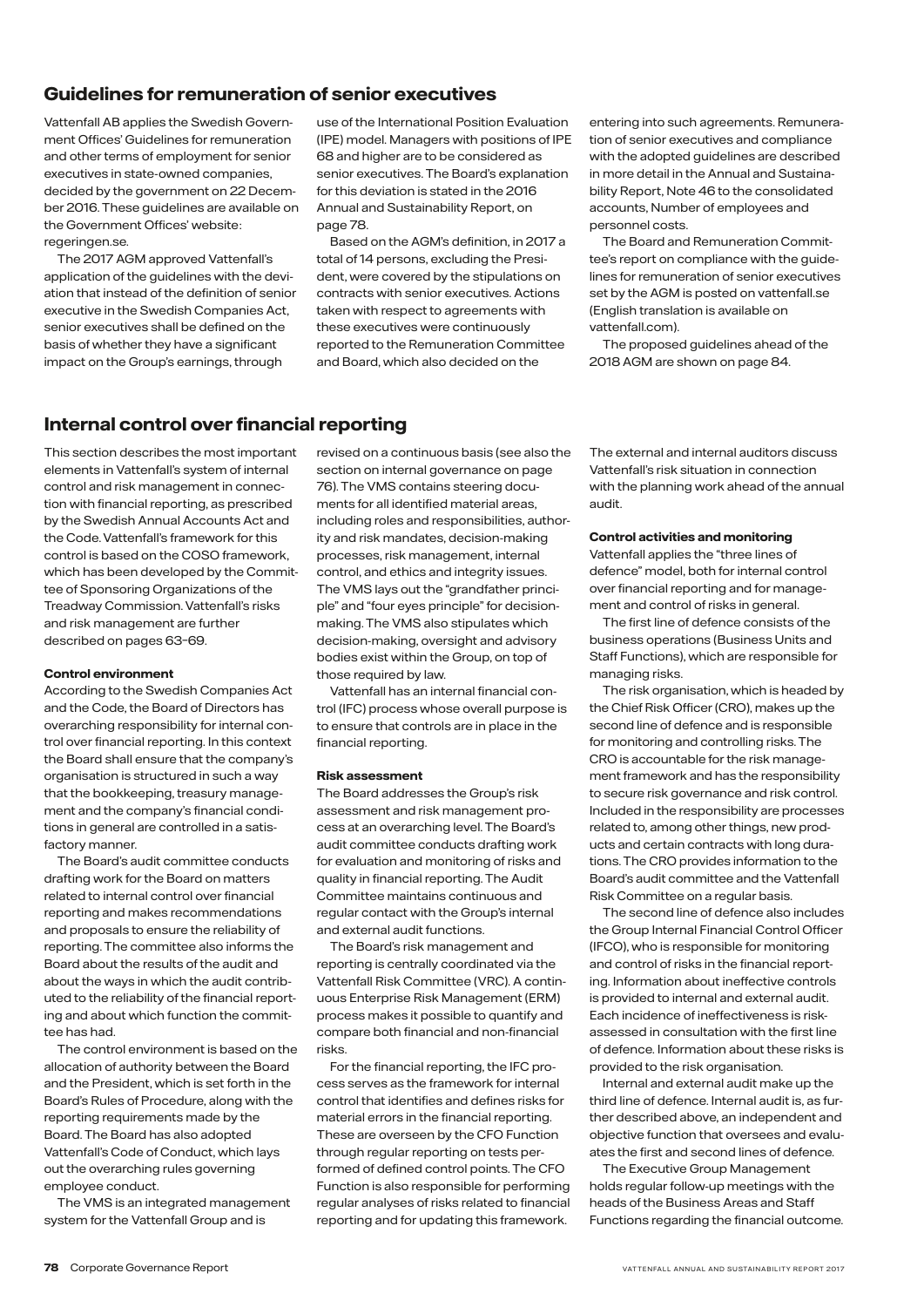Operations are followed up on a quarterly basis via Business Performance Meetings, where outcomes, forecasts, important events and challenges (including status reports on Vattenfall's sustainability focus areas and sustainability targets) are discussed with the top management of each business unit to ensure that the organisation is performing in line with expectations.

The internal framework for internal control includes processes for self-assessments, monitoring, reporting and improvement of control activities in order to prevent, discover and correct errors in the financial reporting. Written confirmation of adherence to internal and external stipulations is part of these processes. This is done in particular through internal Representation Letters to management. Selfassessments are conducted via the Staff Functions for certain stipulations within the VMS and for matters concerning integrity and competition law, among other things.

The Group IFCO is responsible for the IFC process, which aims to strengthen the governance structure and effectiveness of controls. Continuous improvements to the IFC process are ensured through an

annual evaluation and updating process.

The Board monitors and addresses the Group's financial situation at every regular board meeting, with a starting point from the financial report submitted by the President and the Chief Financial Officer.

The Board's monitoring of the effectiveness of internal control is conducted via the Audit Committee, which regularly receives status reports on the Group's internal control over financial reporting, in accordance with the IFC process. A financial report, including a report on accounting and sustainability issues, is presented at every regular Audit Committee meeting, and tax issues are reported on and followed up on a regular basis. The Audit Committee, in turn, reports to the Board on its most important observations and recommendations. The timing and forms of this reporting are set in the Board's and Audit Committees' respective Rules of Procedure.

### **Information and communication**

The Group's steering documents are accessible via Vattenfall's intranet. The forms for handling internal and external communication are documented in a VMS instruction which aims to ensure that

Vattenfall is in compliance with legal as well as stock exchange rules, the state's ownership policy (including guidelines for external reporting), and other obligations. Accounting and reporting principles are laid out in a joint manual for the entire Group. Updates and changes in these policies and principles are communicated on a continuous basis via the intranet as well as at meetings with representatives of the Group's Business Areas and Staff Functions.

Reporting and follow-up reporting to the Board and EGM are part of monitoring activities. Internal Audit and the CRO also report on their observations to the Board's audit committee. Financial reporting includes interim reports, the year-end report and the annual report. In addition to these reports, financial information is provided to the Group's external stakeholders via press releases and Vattenfall's websites, in accordance with the Swedish Securities Market Act, among other things. Presentations and conference calls for financial analysts, investors and the media are held as a rule on the same day that reports are published. In addition, Vattenfall arranges a capital markets day once a year.



Quarterly IFC status reporting and mid-year/year-end report to Audit Committee.

**Validation** Complementary evaluations of IFC control points, e.g., via on-site validations.



and the IFC framework (list of IFC controls). Define the IFC scope for the forthcoming year.

### **Self Assessment**

 A yearly questionnaire used to evaluate the status of the IFC control points and identify the need for corrective action.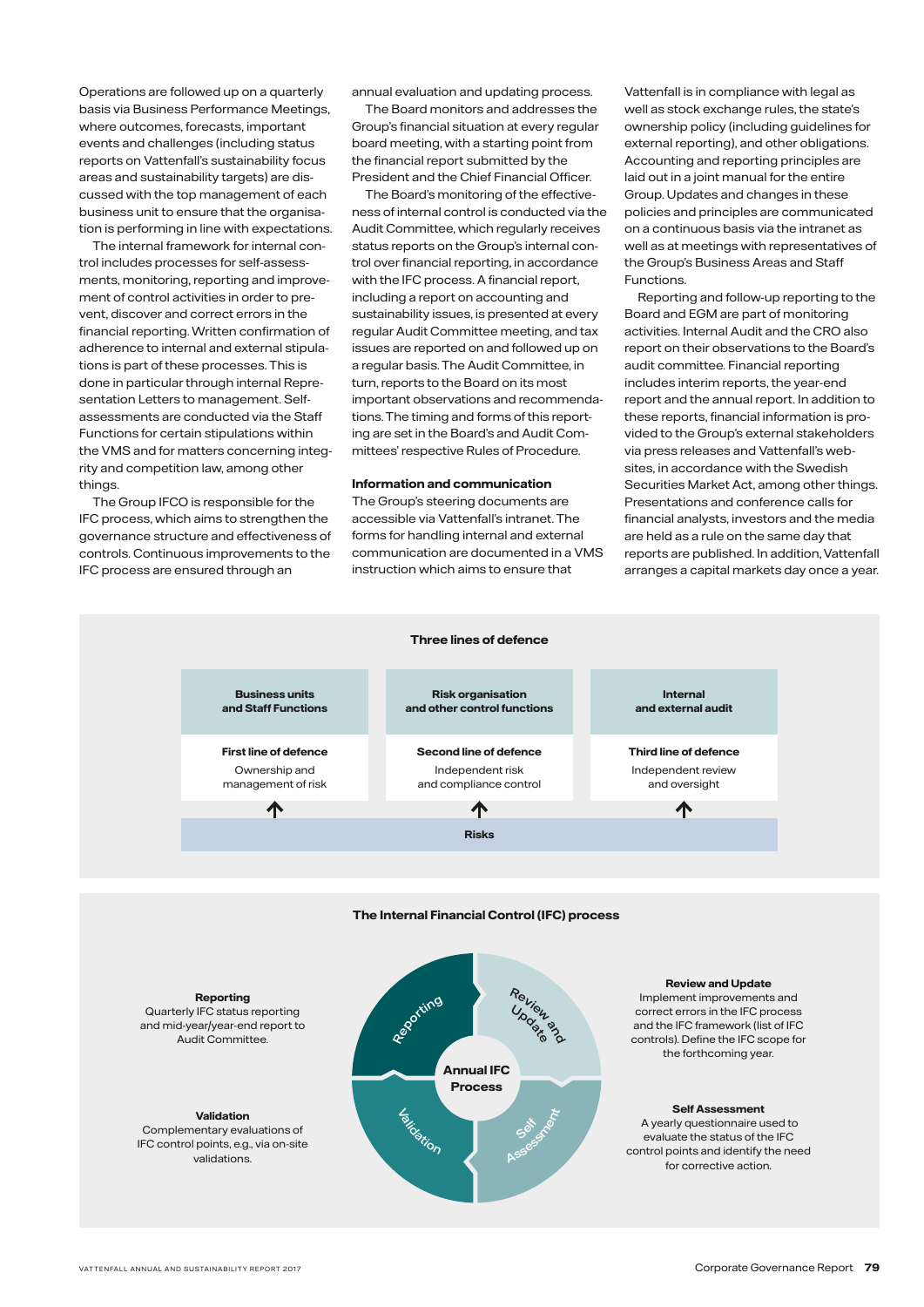### **Board of Directors**



**LARS G. NORDSTRÖM** (1943) Chairman of the Board Education: Law studies

**Other assignments: Chairman of the** Finnish-Swedish Chamber of Commerce. Deputy Chairman of Nordea Bank. Board member of Viking Line Abp, the Swedish-American Chamber of Commerce and SNS. Member of the Royal Swedish Academy of Engineering Sciences (IVA). Honorary Consul for Finland in Sweden Previous positions: Board member of TeliaSonera (2006–2010). Chairman of the Royal Swedish Opera (2005–2009). sident and CEO of Posten Norden AB (2008–2011). Various executive positions with Nordea Bank (1993–2007), including as President and Group CEO (2002–2007). Various positions with Skandinaviska Enskilda Banken (1970–1993), including as

Executive Vice President (1989–1993) Elected: 2011

Committee assignment: Member of the Remuneration Committee Board meeting attendance: 11/11

Committee meeting attendance: RemCom: 6/6



### **FREDRIK ARP** (1953)

Board member Education: B. Sc. Economics, Honorary Doctor of Economics

**Other assignments:** Chairman of Nolato AB. Board member of Swedfund and Nuevolution AB

Previous positions: President and CEO of Volvo Car Corporation (2005–2008). CEO of Trelleborg AB (1999–2005), PLM AB (1996–1999), Trelleborg Industrier AB (1989–1996) and Boliden Kemi AB (1988– 1989). Various positions in Trelleborg AB (1986–1989) and Tarkett (1979–1986) Elected: 2014

**Committee assignment: Audit Commit**tee chair

Board meeting attendance: 11/11 Committee meeting attendance:

AC: 3/3 RemCom: 1/2



**VIKTORIA BERGMAN** (1965) Board member

Education: Communication Executive Program at IFL/ Stockholm School of Economics. Berghs School of Communication **Other assignments:** Chairman of the Board of Galber AB. Board member of Diab Group AB and Trianon AB

Previous positions: Member of Group Management and Senior Vice President Stakeholder Management & Corporate Sustainability E.ON Nordic, Board member of E.ON Försäjning, E.ON Kundsupport and E.ON Smart Living (2012–2014). Positions in Trelleborg Group (2002–2011), member of Group Management and Senior Vice President Corporate Communications Trelleborg Group (2005–2011). Various positions in Falcon Breweries/ Unileve (1989–1996), Cerealia Group (1987–1989) Elected: 2015

Committee assignment: Member of the Remuneration Committee Board meeting attendance: 10/11 Committee meeting attendance: RemCom: 6/6



**HÅKAN ERIXON** (1961) Board member

Education: B. Sc. International Business Administration and Economics

**Other assignments: Chairman of the** Board of Capacent Holding AB and Hemnet Sverige AB. Board member of Alfvén & Didrikson Invest AB

Previous positions: Chairman of the Board of Orio AB (publ) (formerly Saab Automo-bile Parts AB) (2012–2017). Member of the Nasdaq OMX Stockholm AB Listing Committee (2010–2016). Senior Advisor, Corporate Finance, Swedish Government Offices, which included work for the Swedish National Debt Office (2007–2010). Board member of Carnegie Investment Bank AB (2008–2009). Board member of Vasakronan AB (2007–2008). Various positions with UBS Investment Bank Ltd, London (1997–2007), including Vice Chairman of the Investment Banking Division. Various positions with Merrill Lynch International Ltd, London (1992–1997). Kansallis-Osake-Pankki, London (1991–1992). Citicorp Investment Bank Ltd, London (1989–1991) Elected: 2011

Committee assignment: Member of the Audit Committee

Board meeting attendance: 11/11 Committee meeting attendance: AC: 4/5



### **TOMAS KÅBERGER** (1961) Board member

Education: M. Sc. Engineering Physics PhD Physical Resource Theory. Associate Professor (Docent), Environmental Science

Current position: Professor, Chalmers University of Technology, Industrial Energy Policy

Other assignments: Chairman of the Board of Renewable Energy Institute, Tokyo. Vice Chairman of the National Swedish Forest Agency. Board member of Sustainable Energy Angels AB. Senior Advisor GEIDCO, Beijing

Previous positions: Professor Lund University, International Sustainable Energy Systems (2006–2008). Director General, Swedish Energy Agency (2008– 2011)

### Elected: 2015

Committee assignment: Member of the Audit Committee

Board meeting attendance: 11/11 Committee meeting attendance: AC: 5/5

**JENNY LAHRIN** (1971) Board member

**Education:** Master of Laws. Executive MBA **Current position:** Investment Director and Deputy Head of Division, Division for State-Owned Enterprises, Ministry of Enterprise and Innovation

Other assignments: Board member of AB Göta kanalbolag

**Previous positions:** Board member of SOS Alarm Sverige AB (2015–2016). Board member of Swedavia AB (2012–2015). Board member of RISE Research Institutes of Sweden AB (2012–2013). Legal Counsel at the Division for State-Owned Enterprises, Ministry of Enterprise/Ministry of Finance (2008–2012). Legal Director at Veolia Transport Northern Europe AB (2003–2008) and admitted to the Bar Association (2001–2002)

### Elected: 2013

Committee assignment: Member of the Audit Committee

Board meeting attendance: 11/11 Committee meeting attendance: AC: 5/5



# **FREDRIK RYSTEDT** (1963)

Board member Education: B. Sc. Economics **Current position:** Executive Vice President and CFO, Essity Aktiebolag (publ) **Other assignments: Board member of** Vinda International Holdings Limited **Previous positions:** Executive Vice President and Chief Financial Officer, Country Senior Executive, Nordea Sweden (2008– 2012). Chief Financial Officer Electrolux Group (2001–2008). Chief Financial Officer (2000–2001) and Head of Business Development (1998–1999) Sapa Group. Various positions in the Electrolux Group (1989– 1998), including as Vice President and Head of Mergers & Acquisitions (1996– 1998), Director of Mergers & Acquisitions (1995–1996) and Managing Director of Svensk Inkassoservice, an Electrolux finance company (1992–1994) Elected: April 2017

### Committee assignment: Member of the Audit Committee

Board meeting attendance: 5/8 Committee meeting attendance: AC: 3/3



### **ÅSA SÖDERSTRÖM WINBERG** (1957) Board member

Education: B. Sc. Economics

**Other assignments:** Chairman of the Board of Delete OY and Scanmast AB. Board member of JM AB, FIBO AS, OEM International AB, Nordic Home Improvement AB and Balco Group AB. Member of the Royal Swedish Academy of Engineering Sciences (IVA)

Previous positions: President SWECO Theorells AB (2001–2006) and Ballast Väst AB (1997–2001). Marketing Manager NCC Industry (1994–1997), and Communications Manager NCC Bygg AB (1991–1993) Elected: 2013

Committee assignment: Remuneration Committee chai Board meeting attendance: 10/11

Committee meeting attendance: RemCom: 6/6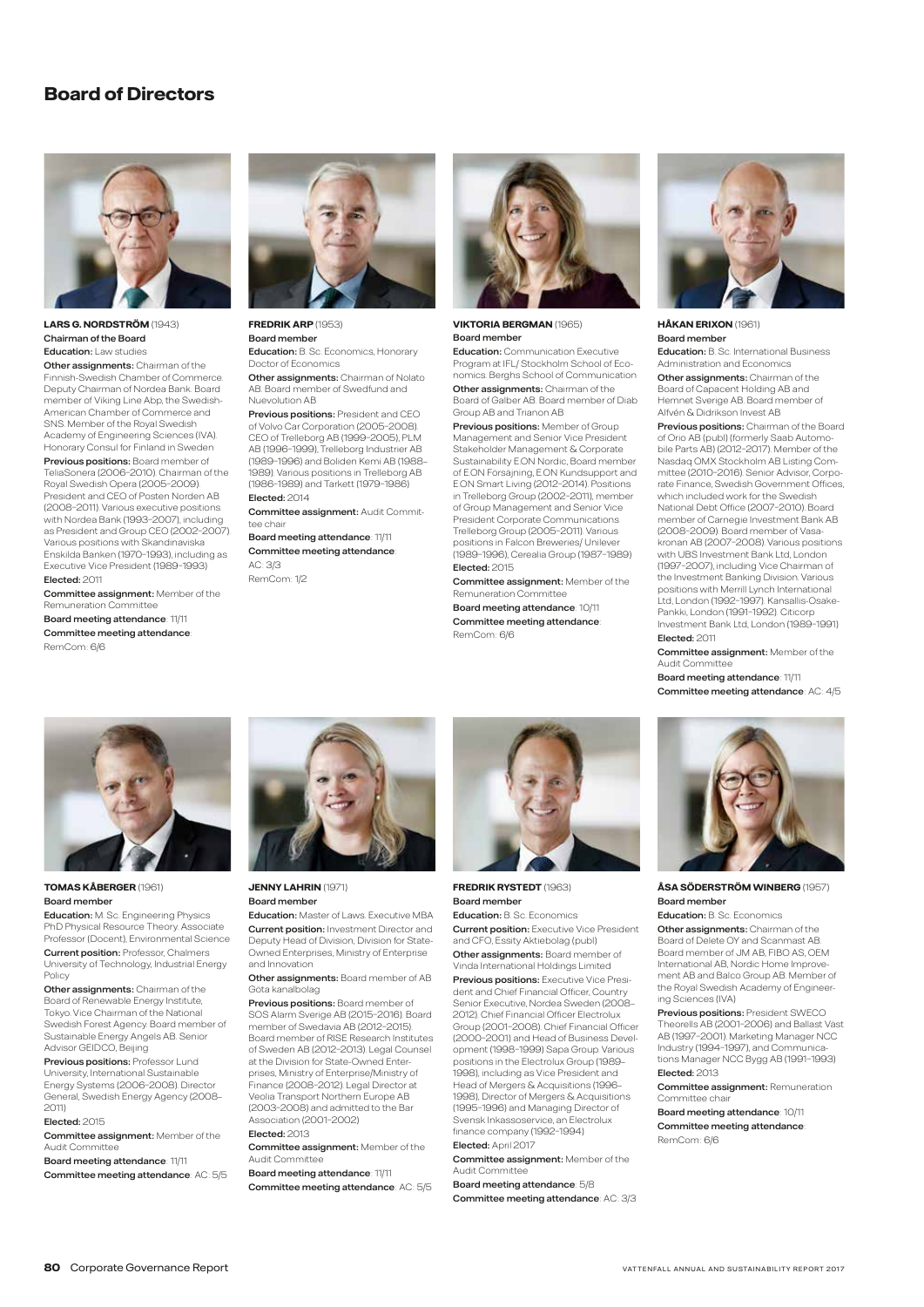

### **JOHNNY BERNHARDSSON** (1952) Employee representative

**Education:** Engineering studies with supplementary coursework in economics

**Current position:** Employee representa-<br>tive for Unionen. Vattenfall employee since 1970, currently in Human Resource Service at Vattenfall Business Services

Other assignments: Chairman of the European Works Council Elected: 1995

Board meeting attendance: 11/11



**RONNY EKWALL** (1953) Employee representative Education: Electrical engineer Current position: Employee representative for SEKO Facket för Service och Kommunikation. Vattenfall employee since 1977 as fitter

Elected: 1999

Committee assignment: Member of the Audit Committee Board meeting attendance: 11/11

Committee meeting attendance: AC: 4/5



**ROLF OHLSSON** (1961) Employee representative Education: Mechanical M. Sc., KTH Royal Institute of Technology

**Current position:** Employee representa-<br>tive for Akademikerrådet at Vattenfall. Vattenfall employee since 1998, currently as full time representative for Akademikerna at Forsmarks Kraftgrupp AB

**Other assignments:** Employee representative in Forsmarks Kraftgrupp AB board. Chairman of Akademikerrådet i Vattenfall Elected: April 2017

Board meeting attendance: 8/8



**CHRISTER GUSTAFSSON** (1959) Employee representative (deputy) **Education:** Four-year education in technology

**Current position:** Employee representative for Ledarna (the Association of Man-agement and Professional Staff). Employed at Vattenfall since 1986, currently in the staff function for the engineering depart-ment, Forsmarks Kraftgrupp AB Other assigments: Representative for

Energy & Technology, Confédération Européenne des Cadres (for energy issues) Elected: 2013

Board meeting attendance: 9/11



**ROBERT LÖNNQVIST** (1979) Employee representative (deputy) Education: 3-year upper secondary degree in electrical installation. Further education in project management, labour law and health & safety

Current position: Employee representative for SEKO Facket för Service och Kommunikation. Vattenfall employee since 2007, currently as Project manager at Vattenfall Services Nordic AB

Other assignments: Member of the European Works Council. Assignments for Seko

Elected: April 2017 Board meeting attendance: 6/8



**JEANETTE REGIN** (1965) Employee representative (deputy) Education: Secondary school diploma and two-year education in healthcare **Current position:** Employee representative for Unionen. Currently head of cus-tomer service/office services for Gotland Energientreprenad Elected: 2011

Board meeting attendance: 7/11

### **Directors who left the Board in 2017:**

Staffan Bohman declined re-election at the Annual General Meeting on 27 April. Hilde Tonne resigned from the Board on 6 October.

The employee representatives Carl-Gustaf Angelin and Lennart Bengtsson (deputy) resigned in connection with the Annual General Meeting on 27 April.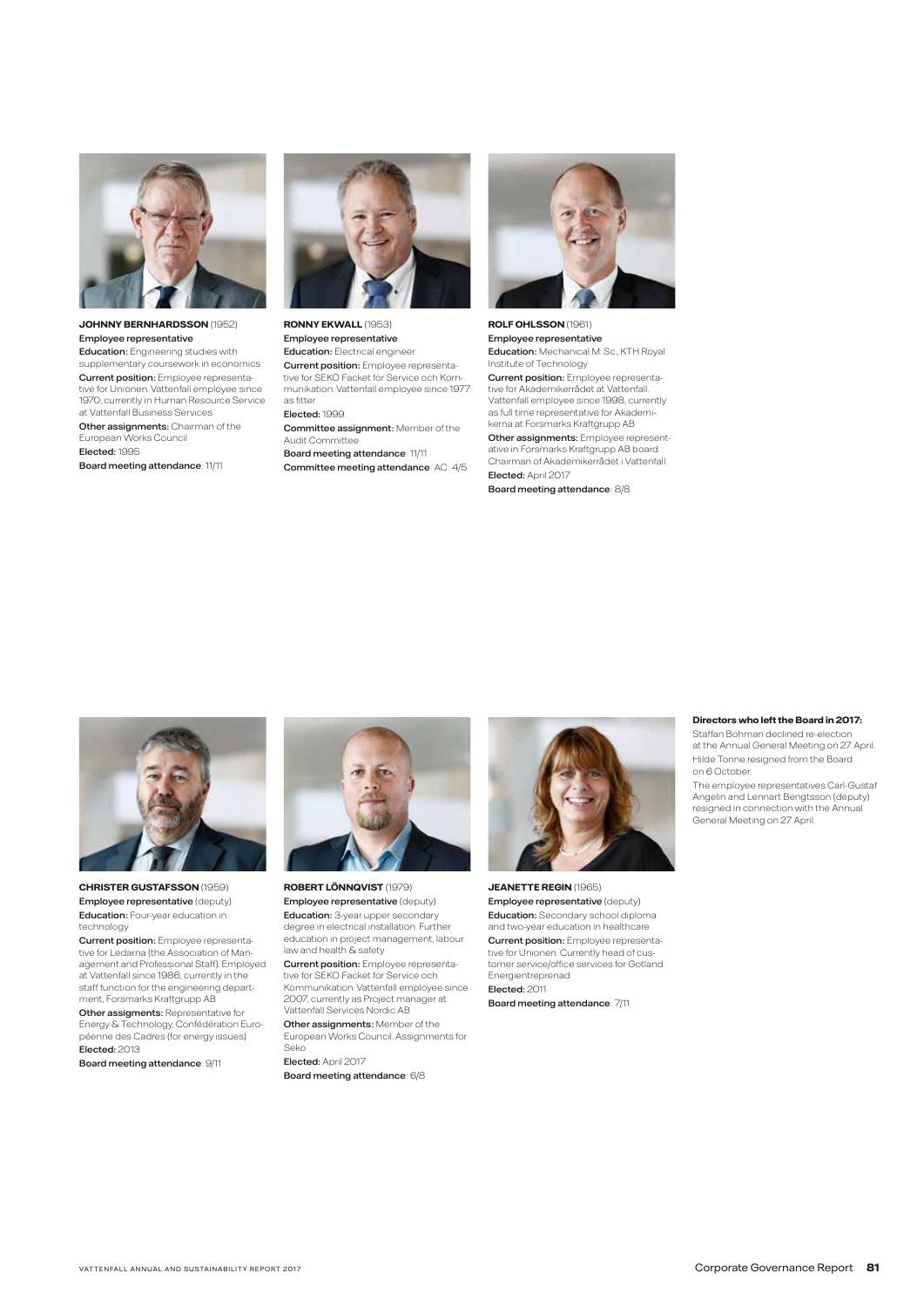### **Executive Group Management**



**MAGNUS HALL** (1959) President and CEO Vattenfall employee since: 2014 Education: M. Sc. Industrial Engineering and Management Previous positions: President and CEO of the forestry group Holmen Other assignments: Chairman of NTM AB and Vice President in Eurelectric In 2017 Magnus Hall did not have any significant shareholdings in companies with which Vattenfall has business relations.



**KERSTIN AHLFONT** (1971) Senior Vice President, Head of Human Resources Vattenfall employee since: 1995

Education: M.Sc. Eng. Previous positions: Long-standing

experience from Vattenfall through various manager positions within Finance in BU Heat Nordic, BG Pan Europe, BD Production and Region Nordic as well as acting head of Human Resources



**ANNA BORG** (1971) Senior Vice President, Chief Financial Officer Vattenfall employee since: 2017 and 1999–2015

**Education:** Degree of Master in Economics and Political Science

**Previous positions:** Senior Vice President, Business Area Markets, Vattenfall (2017), Senior Vice President, Nordic Klarna (2015–2017), Vice President, Marketing and Sales Nordic, Vattenfall (2013–2015), Vice President B2C Sales Europe, Vattenfall (2011–2013), Vice President, Sales Nordic, Vattenfall (2009–2011). Various management positions in Strategy, Business Development and Project Management (2003–2009). Head of Strategy and Business Development, Vattenfall Trading (1999–2003)

Other assignments: Board member of Gunnebo AB



**GUNNAR GROEBLER** (1972) Senior Vice President, Head of Wind Business Area Vattenfall employee since: 1999

Education: Mechanical Engineering Previous positions: Vice President, BU Renewables, Region Continental/UK, Vattenfall (2014–2015). Head of BU Hydro Germany, Vattenfall (2011–2013). Head of Corporate Development & M&A, BG Central Europe, Vattenfall Europe AG (2009–2010). Head of Mergers & Acquisitions, BG Central Europe, Vattenfall Europe AG (2008–2009). Head of Corporate Restructuring, Vattenfall Europe AG (2007– 2008). Head of Purchasing, Vattenfall Europe Hamburg AG (2005–2007)



**ANNE GYNNERSTEDT** (1957) Senior Vice President, General Counsel and Secretary to the Board of Directors Education: LL.B.

Vattenfall employee since: 2012 Previous positions: General Counsel, Secretary to the Board of Directors and member of executive management of SAAB AB (2004–2012). General Counsel and member of executive management of the Swedish National Debt Office (2002– 2004). Corporate Legal Counsel, SAS (1987–2002)

**Other assignments: Board member** Swedish Space Corporation



**MARTI, IN HAGENS (1971)** Senior Vice President, Head of Customers & Solutions Business Area

Vattenfall employee since: 2003 Education: M. Sc. Industrial Engineering

and Management Previous positions: Head of Heat Conti-

nental/ UK, Vattenfall (2014–2015). Head of Customer Service, Vattenfall (2011–2013). Head of Customer Care Centre, Nuon (2008–2010). Program Director Unbun-dling, Nuon (2006–2007). Nuon Consultancy Group & Lean Competence Center, Nuon (2005–2006). Head of Customer Care B2B, Nuon (2003–2004). Management Consultant, Accenture (1996–2002) Other assignments: Chief Operating Officer Nuon Netherlands



Senior Vice President, Head of Heat Business Area

Vattenfall employee since: 2002 Education: B. Sc. Economics, MBA

Previous positions: Head of Business Group Poland (2005–2007). Head of Business Group Central Europe (2008–2010). Head of Business Division Production (2010–2013)

**Other assignments:** Board member PKP Energetyka S.A.



**NIEK DEN HOLLANDER** (1973) Senior Vice President,

Head of Markets Business Area Vattenfall employee since: 2014

Education: Master's in Financial Econometrics, MBA

Previous positions: Head of Business Unit Trading, Vattenfall Energy Trading GmbH (2014–2017). Head of Trading, Statkraft Markets GmbH (2008–2014). Head of Long-term Energy Management, Statkraft Markets B.V. (2006–2006). Head of Asset Management, Statkraft Markets B.V. (2005–2006). Various trading positions, Statkraft Markets B.V. (2002–2005). Various trading positions in the financial sector (1997–2002)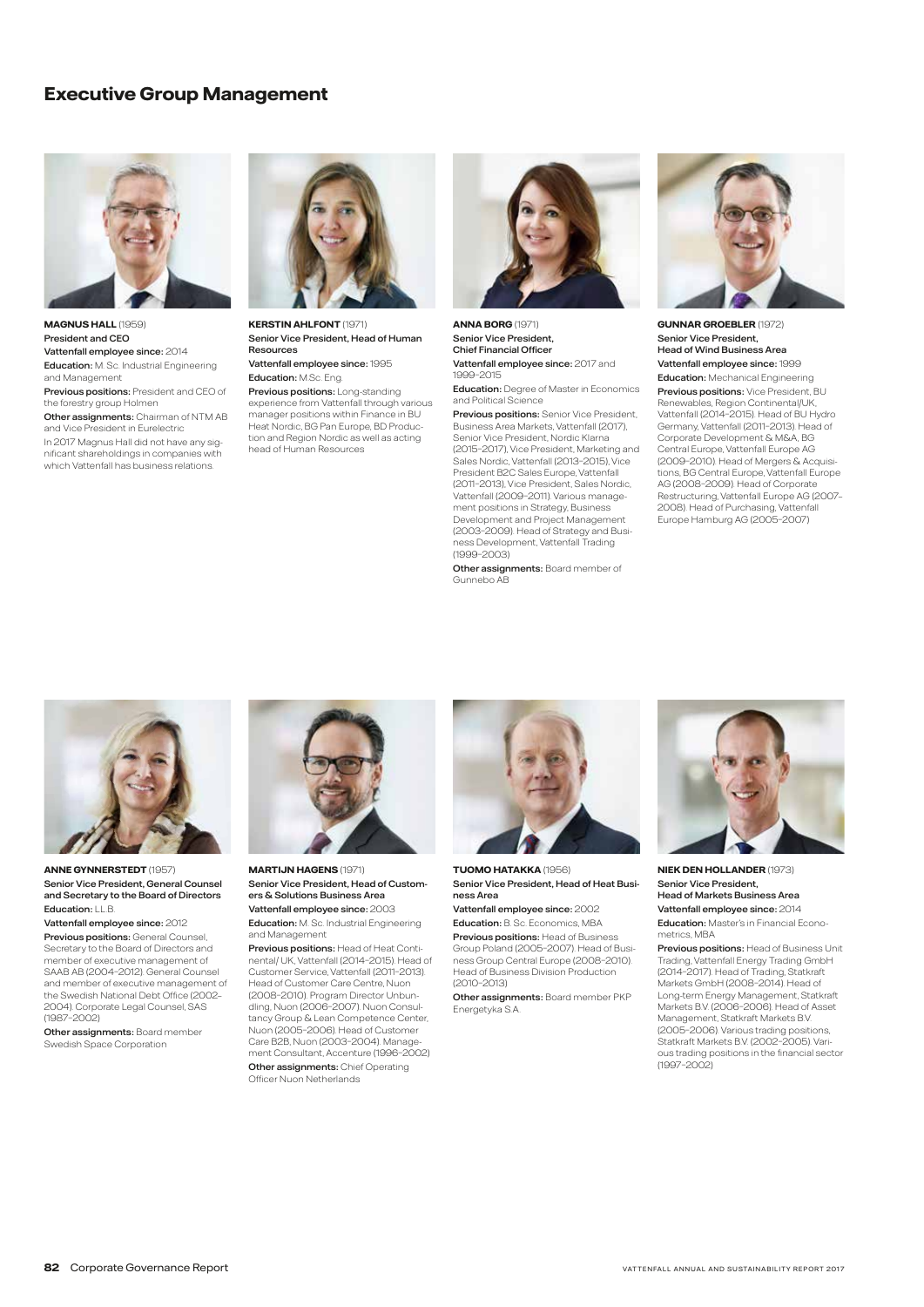

**KARIN LEPASOON** (1968) Senior Vice President, Head of Group Communications Vattenfall employee since: 2016 Education: LL.M. in Swedish and EU Law Previous positions: Director of Sustainability, Communications and HR, Nordic Capital (2015–2016). Executive Vice President and member of the group senior executive team (full member since 2008), Skanska (2006–2015). VP Group Communications, Gambro (1999–2006)



**ANDREAS REGNELL** (1966) Senior Vice President, Head of Strategic Development Vattenfall employee since: 2010 Education: B. Sc. Economics

Previous positions: Head of Nordic Business Strategy (2014–2015). Head of Strat-egy and Sustainability (2010–2013). Senior Partner and Managing Director, Managing Partner of Nordic Region, The Boston Con-sulting Group (1992–2010). Analyst and Account Manager, Citibank (1989–1992). Other assignments: Board member of Svevia AB, Northvolt AB and Hybrit AB



**TORBJÖRN WAHLBORG** (1962) Senior Vice President, Head of Generation Business Area Vattenfall employee since: 1990

Education: M. Sc. Eng.

Previous positions: Vattenfall's Polish operations (1997–2010), including as country manager (2008–2009). Head of Business Group Nordic (2010). Head of Business Division Distribution and Sales (2010–2012). Head of Business Division Nuclear (2012–2013). Head of Business Region Nordic (2014–2015)

Other assignments: Board member of the Confederation of Swedish Enterprise and of Swede Energy. Chairman of the Board of EFA AB

### **Persons who left the Executive Group Management in 2017:**

Stefan Dohler left his position as CFO on 31 October 2017.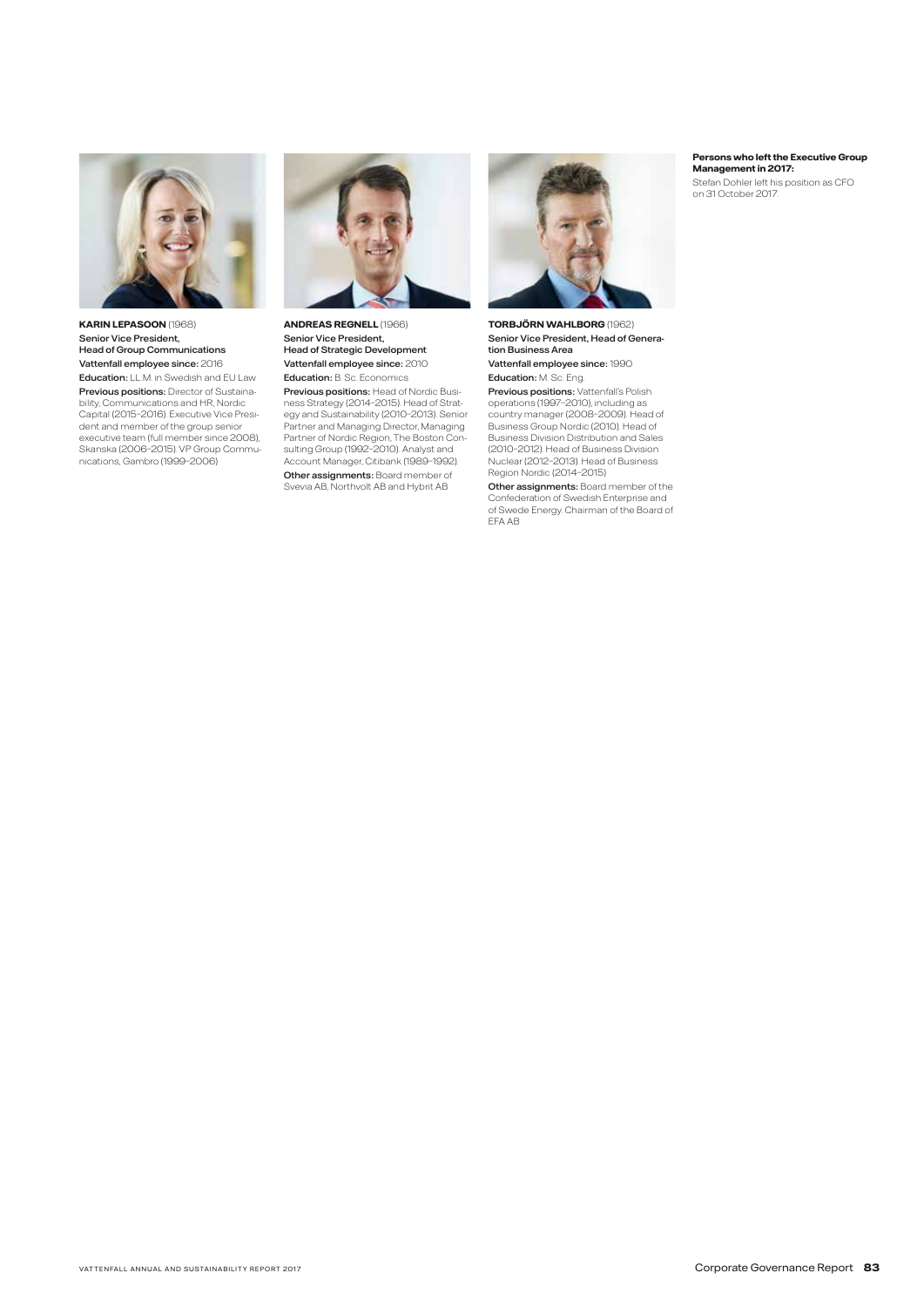### **AGM proposal**

### **Proposed principles for compensation and other terms of employment for senior executives**

The Annual General Meeting resolved on 27 April 2017 to adopt the Board's proposed guidelines for compensation of senior executives. The Board proposes that the 2018 Annual General Meeting resolve to adopt the Board's proposal, which corresponds to the government's guidelines for terms of employment for senior executives of state-owned companies, adopted by the government on 22 December 2016 (www.regeringen.se), with the deviation set out below.

In accordance with a resolution by the Annual General Meeting on 27 April 2017, Vattenfall deviates from the definition of senior executive of a subsidiary. Instead of using the definition of senior executive set forth in the Swedish Companies Act, senior executives shall be defined based on whether they have significant influence on the Group's earnings. Through application of the International Position Evaluation (IPE) model, executives with positions of IPE 68 and higher shall be considered to be senior.

The Board certifies that the compensation in question is in compliance with the guidelines set by the Annual General Meeting, in the following respects. Before a decision is made on compensation and other terms of employment for a senior executive, written documentation shall be available that shows the company's total cost. The proposal for decision shall be drafted by the Board's remuneration committee and thereafter be put to the Board for a decision. The company's auditors shall perform a review to ensure that the set compensation levels and other terms of employment have not been exceeded and, in accordance with the Companies Act, shall once a year – not later than three weeks before the Annual General Meeting – issue a written statement as to whether the adopted guidelines have been adhered to.

### **The Board's explanation for deviations from the guidelines**

The deviation decided on by the owner at the 2017 Annual General Meeting entails use of a generally accepted ranking model instead of the definition of senior executive of a subsidiary in the Swedish Companies Act. The Board is of the opinion that the following, special reasons exist for deviating from the guidelines.

Like other international groups, Vattenfall governs its operations from a commercial perspective and not according to the legal company structure. For commercial and legal reasons, the Vattenfall Group has approximately 300 subsidiaries. Through application of the government's guidelines for subsidiaries, a very large number of executives would be considered to be senior, without them having any significant influence on the Group's earnings.

The proposed deviation reflects these circumstances. The criteria used to define what constitutes a senior executive are the individual subsidiary's size based on sales, the number of employees and number of steps in the value chain, as well as the requirements on the individual executive for innovation, knowledge, strategic/visionary role and international responsibility.

The International Position Evaluation (IPE) model is used as support for determining in a systematic manner which positions can be considered to be senior. The Board's conclusion is that, in addition to the members of the Executive Group Management, executives in positions of IPE 68 or higher should be considered to be senior.

### **Proposed distribution of profits**

The Annual General Meeting has at its disposal retained profits, including the profit for the year, totalling SEK 50,582,732,113. The Board of Directors and President propose that the profits to be distributed as follows:

To be distributed to the shareholder: SEK 2,000,000,000 To be carried forward: SEK 48,582,732,113

The proposed distribution corresponds to a dividend of SEK 15.19 per share. The dividend is proposed for payment on 9 May 2018.

### *Statement by the Board of Directors pursuant to the Swedish Companies Act, Chapter 18, Section 4*

Based on the Parent Company's and Group's financial position, earnings and cash position, the Board of Directors is of the opinion that the proposed distribution of profits will not lead to any material limitation of the Parent Company's or Group's ability to make any necessary investments or to meet their obligations in the short and long term. In view of the above, the Board of Directors finds the proposed discretionary dividend, totaling SEK 2,000,000,000, to be carefully considered and justified, and that the proposal adheres to the principles of the adopted dividend policy (page 11).

### **The Board of Directors' and the President's assurance upon signing the Annual and Sustainability Report for 2017**

The undersigned certify that the consolidated accounts and the Annual Report have been prepared in accordance with International Financial Reporting Standards (IFRS), as endorsed by the European Commission, for application within the EU, and generally accepted accounting principles, respectively, and give a true and fair view of the Parent Company's and the Group's financial position and earnings, and that the Adminstration Report for the Parent Company and the Group presents a fair overview of the development of the Parent Company's and the Group's operations, financial position and earnings and describes significant risks and uncertainties that the companies in the Group face. In addition, the undersigned certify that the sustainability data, as defined in the GRI Index on pages 172–175, has been prepared in accordance with the GRI G4 Guidelines, and has been adopted by the Board of Directors.

### Solna, 21 March 2018 Lars G. Nordström, Chairman of the Board

| Fredrik Arp    | Viktoria Bergman | Johnny Bernhardsson | Ronny Ekwall           | Håkan Erixon           |
|----------------|------------------|---------------------|------------------------|------------------------|
| Tomas Kåberger | Jenny Lahrin     | Rolf Ohlsson        | <b>Fredrik Rystedt</b> | Åsa Söderström Winberg |

Magnus Hall, President and CEO

Our auditor's report was submitted on 21 March 2018 Ernst & Young AB

Staffan Landén, Authorised Public Accountant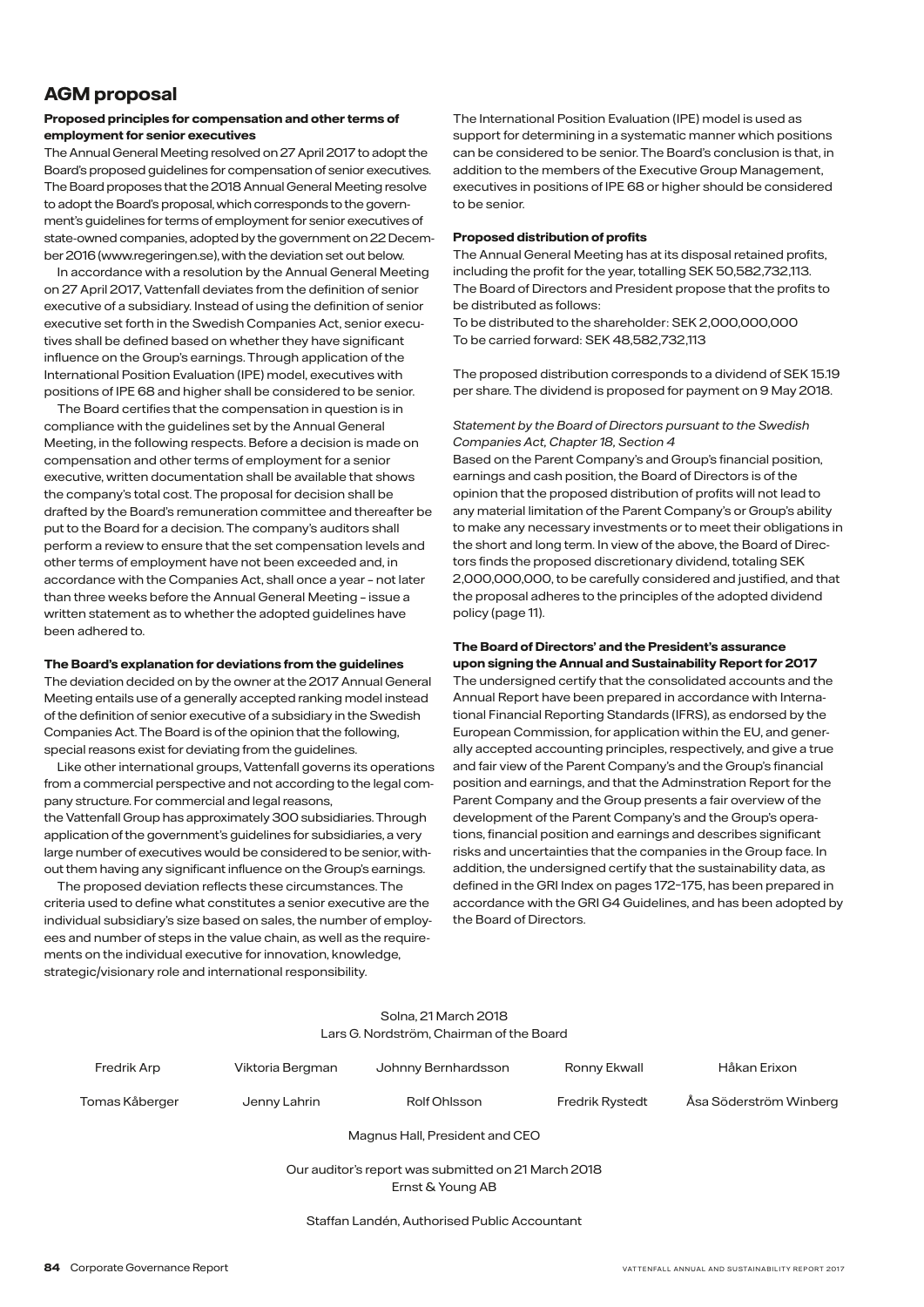# **Auditor's Report**

To the general meeting of the shareholders of Vattenfall AB, corporate identity number 556036-2138

### Report on the annual accounts and consolidated accounts **Opinions**

We have audited the annual accounts and consolidated accounts of Vattenfall AB (publ) except for the corporate governance statement on pages 70–84 for the year 2017. The annual accounts and consolidated accounts of the company are included on pages 2–5, 8–11, 62–155 in this document.

In our opinion, the annual accounts have been prepared in accordance with the Annual Accounts Act and present fairly, in all material respects, the financial position of the parent company as of 31 December 2017 and its financial performance and cash flow for the year then ended in accordance with the Annual Accounts Act. The consolidated accounts have been prepared in accordance with the Annual Accounts Act and present fairly, in all material respects, the financial position of the group as of 31 December 2017 and their financial performance and cash flow for the year then ended in accordance with International Financial Reporting Standards (IFRS), as adopted by the EU, and the Annual Accounts Act. Our opinions do not cover the corporate governance statement on pages 70–84. The statutory administration report is consistent with the other parts of the annual accounts and consolidated accounts.

### **Key audit matters, the Group**

### Valuation of Tangible and Intangible assets

In the Group's statement of financial position as per December 31, 2017 reported value of fixed tangible and intangible assets amounts to SEK 245 234 million, which equals 60,1 % of the Group's total assets. Of the carrying value, SEK 13 324 million was goodwill. As described in note 11 the Company is making assessments throughout the year for any indication that an asset may have decreased in value. If there is an indication of this kind, the asset's recoverable amount is calculated in order to determine whether there is any need for impairment. For goodwill the recoverable amount is calculated at least annually or as soon as there is an indication that an asset has decreased in value.

The Company has grouped its individual assets to the smallest group of assets that generates cash inflows that are largely independent from cash inflows from other assets. Recoverable amount is determined by calculating value in use and in note 11 the main assumptions, such as future market prices of electricity, fuel and CO<sub>2</sub> emission allowances used when calculating the value in use, are described. Further, in note 11 it is described that the calculation of value in use for cash-generating units with finite useful lives are based on forecasts of the useful life of the respective asset. Cash flow projections for cash-generating units with infinite useful lives are based on the business plan for the coming five years. Cash flows after the five year-period are calculated based on a growth factor of 0%. Future cash flows have been discounted to value in use using a discount rate as described in note 11.

Goodwill impairment is never reversed. Impairment of other assets is reversed if there has been a significant and lasting change in the assumptions used to calculate the recoverable amount.

In 2017, the company wrote-down a total of SEK 438 million in Business Area Wind. No write-down reversals have occurred during the year.

Changes in assumptions may have a significant impact on the calculation of value in use which imply that the determination of assumptions is of significant importance to the calculation. Hence, we have assessed the valuation of tangible and intangible assets as a key audit matter in the audit.

We therefore recommend that the general meeting of shareholders adopts the income statement and balance sheet for the parent company and the group.

### **Basis for Opinions**

We conducted our audit in accordance with International Standards on Auditing (ISA) and generally accepted auditing standards in Sweden. Our responsibilities under those standards are further described in the *Auditor's Responsibilities* section. We are independent of the parent company and the group in accordance with professional ethics for accountants in Sweden and have otherwise fulfilled our ethical responsibilities in accordance with these requirements.

We believe that the audit evidence we have obtained is sufficient and appropriate to provide a basis for our opinions.

### **Key audit matters**

Key audit matters of the audit are those matters that, in our professional judgment, were of most significance in our audit of the annual accounts and consolidated accounts of the current period. These matters were addressed in the context of our audit of, and in forming our opinion thereon, the annual accounts and consolidated accounts as a whole, but we do not provide a separate opinion on these matters.

### Description of the matter How this matter How this matter has been reflected in the audit

In our audit we have evaluated the Company's process to develop and perform impairment tests. We have assessed how cash-generating units, based on established criteria's, are identified and compared to how the Company internally monitors its business. We have involved valuation specialists to assist us in the assessment of the Company's valuation and calculation methods, assessment of reasonableness in used assumptions, sensitivity analysis of changed assumptions, comparisons with historical results and the accuracy in previous forecasts. Each cash-generating units' discount rate and long-term growth have been evaluated through comparisons with other companies within the same industry and current market rates. We have also assessed whether the information disclosed is appropriate.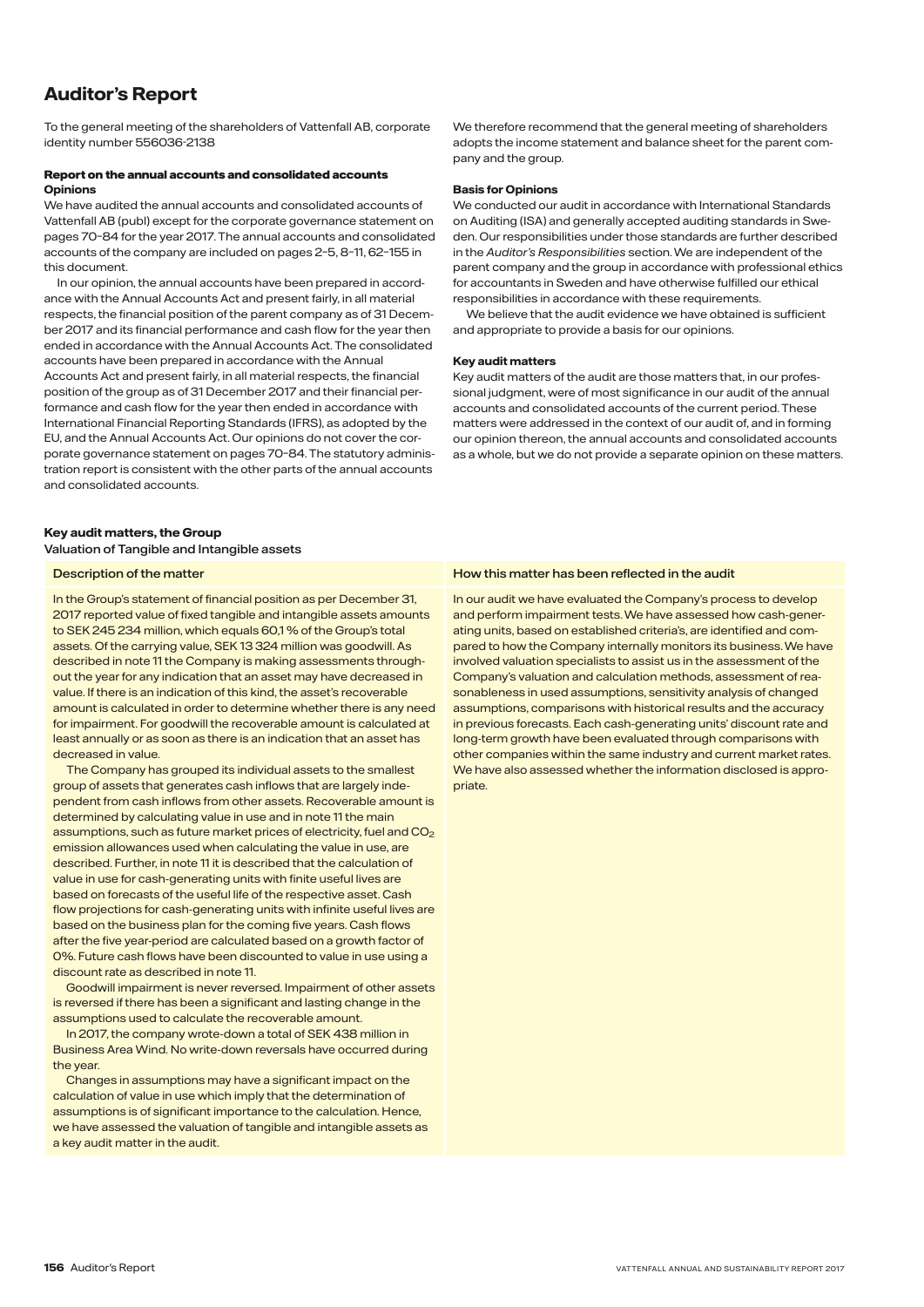### **Provision for future expenses of nuclear power operations**

In the Group's statement of financial position as per December 31, 2017 the provisions for future expenses of nuclear power operations amounts to SEK 71 869 million. As described in note 35 the provisions pertain to future obligations for handling the decommissioning of the Company's nuclear power plants in Sweden and Germany as well as for handling nuclear waste. The provisions are based on forecasts for future expenditures that cover a period of up to 50 years. These forecasts include assessments with significant uncertainties, such as for expenditures for the disposal of nuclear fuel and radioactive waste as well as for the decommissioning of reactor plants. The estimated expenditures have thus been calculated based on a discount rate.

Calculation of future expenses for decommissioning of nuclear power operations include a number of assumptions determined by the Company and changes in these assumptions may have a significant impact on the provision amount. Hence, we have assessed the recognition of provisions for future expenses of nuclear power operations as a key audit matter in the audit.

### **Key audit matters, the Parent company**

### Valuation of shares in subsidiaries

In the Parent company's statement of financial position as per December 31, 2017 shares in subsidiaries amounts to SEK 149,850 million, which equals 61% of the Company's total assets. As described in the Parent company's note 19, which refers to the Group's note 11, the Company is making assessments throughout the year for any indication that shares in subsidiaries may have decreased in value. If there is an indication of this kind, the recoverable amount of shares in subsidiaries is calculated and if the recoverable amount is less than the carrying amount an impairment loss is recognized. Recoverable amount is the higher of value in use and fair value. Value in use is calculated as present value of future cash flows from the operations that are managed within the Parent company adjusted for current net debt as per December 31, 2017.

The Company's valuation of shares in subsidiaries is based on the calculations of value in use. In the Group's note 11 the main assumptions such as future market prices of electricity, fuel and  $CO<sub>2</sub>$  emission allowances used when calculating the value in use are described. The future cash flow projections are discounted to present value based on the discount rates described in the Group's note 11.

Impairment of shares in subsidiaries is reversed if there has been a significant and lasting change in the assumptions underlying the calculation of the recoverable amount.

In 2017, the company did not record any impairment of shares in subsidiaries. No write-down reversals have occurred during the year.

Changes in assumptions may have a significant impact on the calculation of value of shares in subsidiaries which imply that the determination of assumptions is of significant importance to the calculation. Hence, we have assessed the valuation of shares in subsidiaries as a key audit matter in the audit.

### Description of the matter How this matter has been reflected in the audit

In our audit we have evaluated the Company's process to calculate the amount of the provisions. We have evaluated the Company's calculation methods, obtained assessments by third-parties, assessed the reasonableness in used assumptions and sensitivity analysis of changed assumptions and performed comparisons with historical results and the accuracy in previous forecasts. The reasonableness of used discount rate has been evaluated through comparisons with other companies within the same industry and current market rates. The mid-term and long-term expenses for handling nuclear waste in German nuclear power plants have been audited in the light of current legislation in Germany. We have also assessed whether the information disclosed is appropriate.

### Description of the matter **How this matter has been reflected in the audit How this matter has been reflected in the audit**

In our audit we have evaluated the Company's process to develop and perform impairment tests of shares in subsidiaries. We have involved valuation specialists to assist us in the assessment of the Company's valuation and calculation methods, assessment of reasonableness in used assumptions, sensitivity analysis of changed assumptions, comparisons with historical results and the accuracy in previous forecasts. The reasonableness of used discount rate and long-term growth have been evaluated through comparisons with other companies within the same industry and current market rates. Current net debt has been verified to obtained information from lenders. We have also assessed whether the information disclosed is appropriate.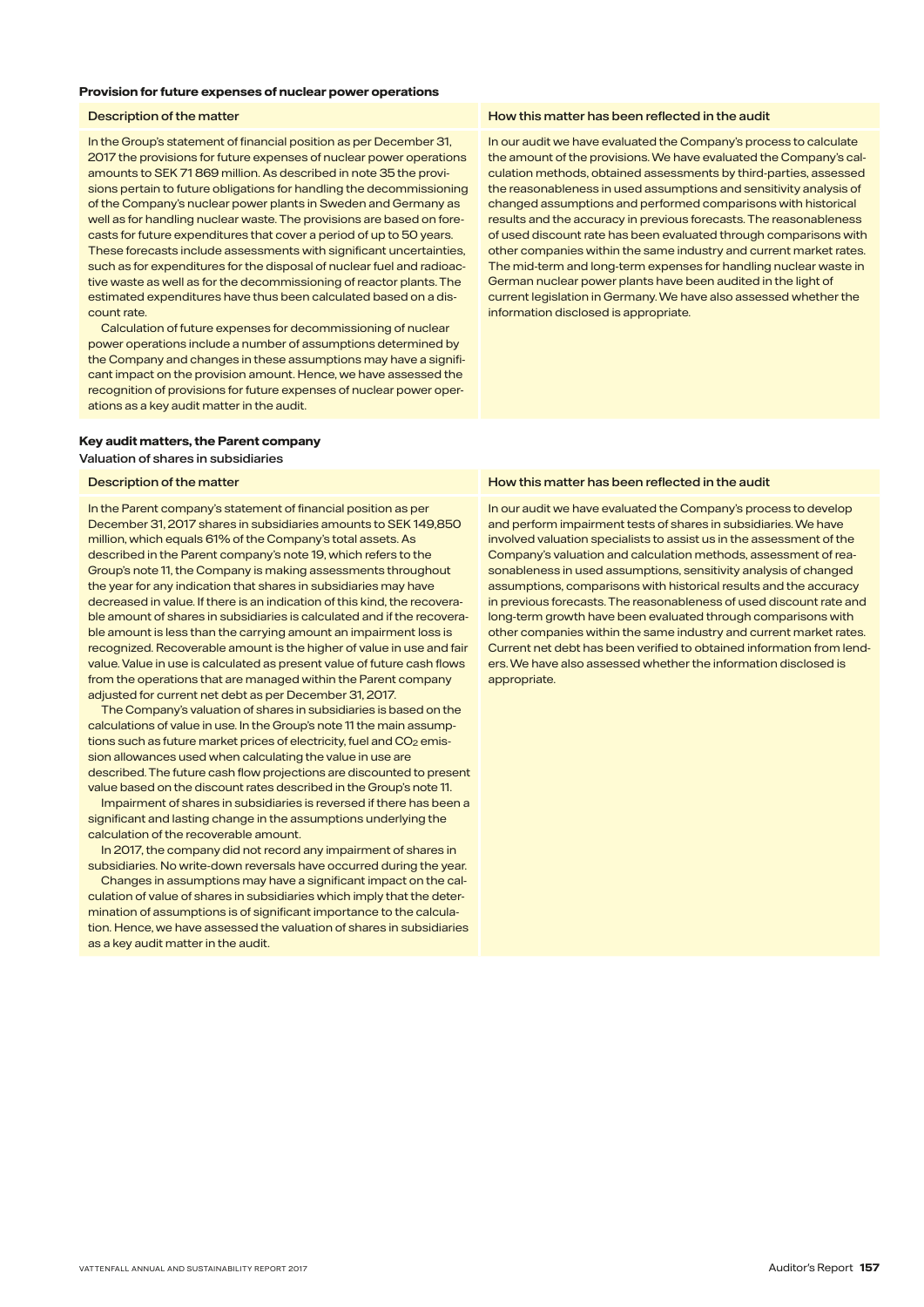### **Other Information than the annual accounts and consolidated accounts**

This document also contains other information than the annual accounts and consolidated accounts and is found on pages 1, 6–7, 12–61 and 161–189. The Board of Directors and the Managing Director are responsible for this other information.

Our opinion on the annual accounts and consolidated accounts does not cover this other information and we do not express any form of assurance conclusion regarding this other information.

In connection with our audit of the annual accounts and consolidated accounts, our responsibility is to read the information identified above and consider whether the information is materially inconsistent with the annual accounts and consolidated accounts. In this procedure we also take into account our knowledge otherwise obtained in the audit and assess whether the information otherwise appears to be materially misstated.

If we, based on the work performed concerning this information, conclude that there is a material misstatement of this other information, we are required to report that fact. We have nothing to report in this regard.

### **Responsibilities of the Board of Directors**

### **and the Managing Director**

The Board of Directors and the Managing Director are responsible for the preparation of the annual accounts and consolidated accounts and that they give a fair presentation in accordance with the Annual Accounts Act and, concerning the consolidated accounts, in accordance with IFRS as adopted by the EU. The Board of Directors and the Managing Director are also responsible for such internal control as they determine is necessary to enable the preparation of annual accounts and consolidated accounts that are free from material misstatement, whether due to fraud or error.

In preparing the annual accounts and consolidated accounts, The Board of Directors and the Managing Director are responsible for the assessment of the company's and the group's ability to continue as a going concern. They disclose, as applicable, matters related to going concern and using the going concern basis of accounting. The going concern basis of accounting is however not applied if the Board of Directors and the Managing Director intends to liquidate the company, to cease operations, or has no realistic alternative but to do so.

The Audit Committee shall, without prejudice to the Board of Director's responsibilities and tasks in general, among other things oversee the company's financial reporting process.

### **Auditor's responsibility**

Our objectives are to obtain reasonable assurance about whether the annual accounts and consolidated accounts as a whole are free from material misstatement, whether due to fraud or error, and to issue an auditor's report that includes our opinions. Reasonable assurance is a high level of assurance, but is not a guarantee that an audit conducted in accordance with ISAs and generally accepted auditing standards in Sweden will always detect a material misstatement when it exists. Misstatements can arise from fraud or error and are considered material if, individually or in the aggregate, they could reasonably be expected to influence the economic decisions of users taken on the basis of these annual accounts and consolidated accounts.

As part of an audit in accordance with ISAs, we exercise professional judgment and maintain professional scepticism throughout the audit. We also:

- Identify and assess the risks of material misstatement of the annual accounts and consolidated accounts, whether due to fraud or error, design and perform audit procedures responsive to those risks, and obtain audit evidence that is sufficient and appropriate to provide a basis for our opinions. The risk of not detecting a material misstatement resulting from fraud is higher than for one resulting from error, as fraud may involve collusion, forgery, intentional omissions, misrepresentations, or the override of internal control.
- Obtain an understanding of the company's internal control relevant to our audit in order to design audit procedures that are appropriate in the circumstances, but not for the purpose of expressing an opinion on the effectiveness of the company's internal control.
- Evaluate the appropriateness of accounting policies used and the reasonableness of accounting estimates and related disclosures made by the Board of Directors and the Managing Director.
- Conclude on the appropriateness of the Board of Directors' and the Managing Director's use of the going concern basis of accounting in preparing the annual accounts and consolidated accounts. We also draw a conclusion, based on the audit evidence obtained, as to whether any material uncertainty exists related to events or conditions that may cast significant doubt on the company's and the group's ability to continue as a going concern. If we conclude that a material uncertainty exists, we are required to draw attention in our auditor's report to the related disclosures in the annual accounts and consolidated accounts or, if such disclosures are inadequate, to modify our opinion about the annual accounts and consolidated accounts. Our conclusions are based on the audit evidence obtained up to the date of our auditor's report. However, future events or conditions may cause a company and a group to cease to continue as a going concern.
- Evaluate the overall presentation, structure and content of the annual accounts and consolidated accounts, including the disclosures, and whether the annual accounts and consolidated accounts represent the underlying transactions and events in a manner that achieves fair presentation.
- Obtain sufficient and appropriate audit evidence regarding the financial information of the entities or business activities within the group to express an opinion on the consolidated accounts. We are responsible for the direction, supervision and performance of the group audit. We remain solely responsible for our opinions.

We must inform the Board of Directors of, among other matters, the planned scope and timing of the audit. We must also inform of significant audit findings during our audit, including any significant deficiencies in internal control that we identified.

We must also provide the Board of Directors with a statement that we have complied with relevant ethical requirements regarding independence, and to communicate with them all relationships and other matters that may reasonably be thought to bear on our independence, and where applicable, related safeguards.

From the matters communicated with the Board of Directors, we determine those matters that were of most significance in the audit of the annual accounts and consolidated accounts, including the most important assessed risks for material misstatement, and are therefore the key audit matters. We describe these matters in the auditor's report unless law or regulation precludes disclosure about the matter or when, in extremely rare circumstances, we determine that a matter should not be communicated in the auditor's report because the adverse consequences of doing so would reasonably be expected to outweigh the public interest benefits of such communication.

### **Report on other legal and regulatory requirements**  Opinions

In addition to our audit of the annual accounts and consolidated accounts, we have also audited the administration of the Board of Directors and the Managing Director of Vattenfall AB (publ) for the year 2017 and the proposed appropriations of the company's profit or loss.

We recommend to the general meeting of shareholders that the profit be appropriated in accordance with the proposal in the statutory administration report and that the members of the Board of Directors and the Managing Director be discharged from liability for the financial year.

### Basis for Opinions

We conducted the audit in accordance with generally accepted auditing standards in Sweden. Our responsibilities under those standards are further described in the Auditor's Responsibilities section. We are independent of the parent company and the group in accordance with professional ethics for accountants in Sweden and have otherwise fulfilled our ethical responsibilities in accordance with these requirements.

We believe that the audit evidence we have obtained is sufficient and appropriate to provide a basis for our opinions.